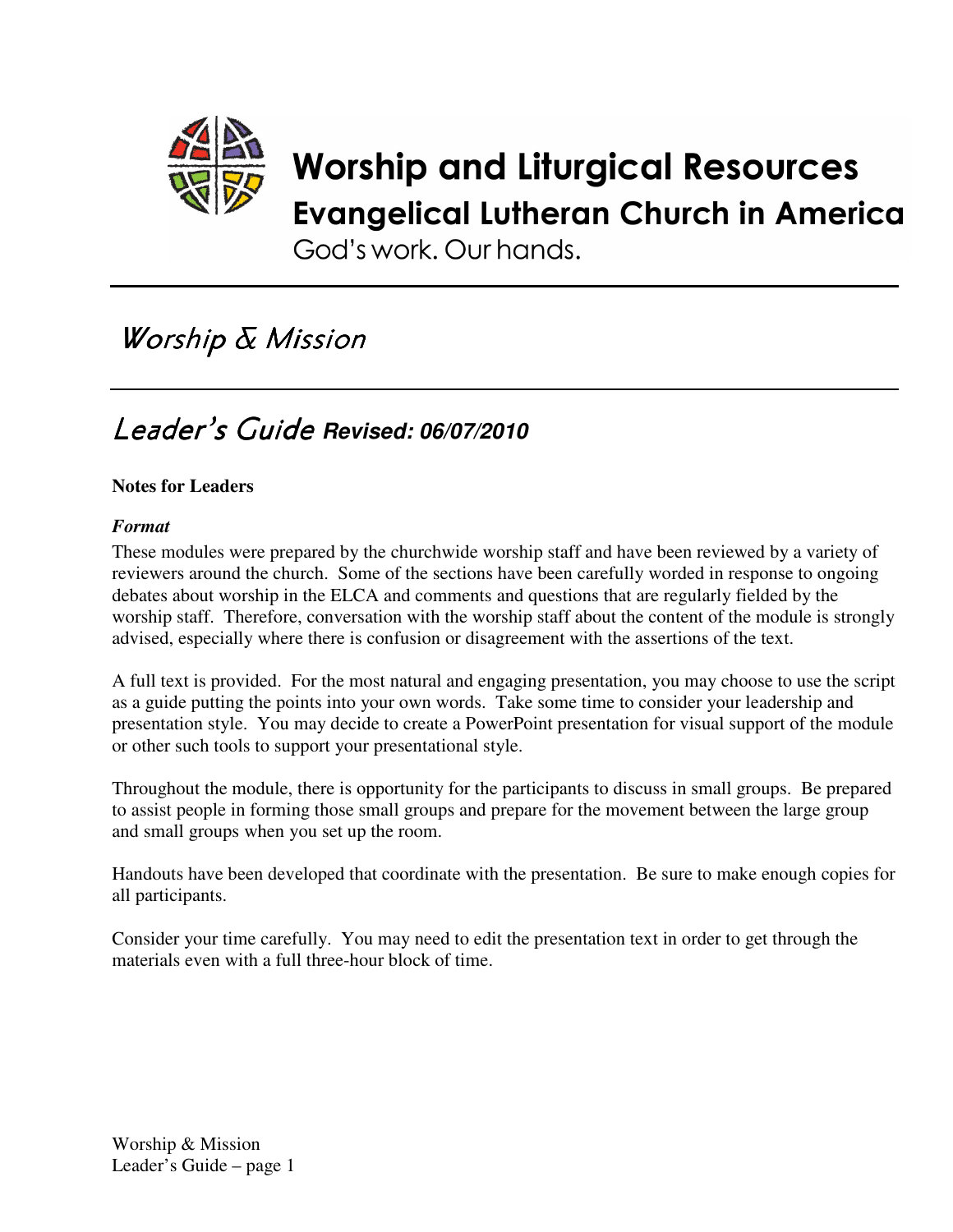#### *Physical arrangement*

The best arrangement will be a meeting space with moveable seating that facilitates the frequent formation of small groups for conversation. Ideally the room will not feel cramped nor overly large. A comfortable temperature and ventilation are helpful to aid concentration and participation.

If projection will be used, make sure that the projection can be seen by all participants.

#### *Group discussion*

Group discussions work best in small groups of 4 to 8 people. It may be beneficial for the same group to meet together throughout the event. If there are people from multiple congregations, encourage people to be in conversation with people from different congregations. You may decide to "count off" by the number of groups and then have like numbers gather together.

Be prepared to facilitate times of "reporting" from the small groups. Some groups may need encouragement to stay on task and focus their comments on the question at hand. You may consider a format for visually capturing the reports of the congregation on newsprint, white-board, or other visual media.

This module has been prepared with a broad range of participants not only worship leaders, planners, musicians, and pastors. If you know that there will be a number of people for whom much of this module would be a review, you may enlist their assistance with small group leadership.

#### *Fielding Questions*

Before leading the module, take some time to reflect about how you will respond to questions from the participants. You are not burdened with the task of knowing all the answers. Rather, concentrate on facilitating the discussion and urging conversation. Feel free to provide the contact information of the worship office during your presentation if you encounter a question to which you are uncertain about how to respond. Be prepared to stop unhelpful conversations in a way that validates diversity, points out places of commonality and redirects back to the topic at hand.

A good strategy for responding to ideas from the participants is to encourage other participants to comment, balancing both the positive aspects and challenges presented by the idea while also highlighting common concerns in diverging points of view.

#### *A Broad View of Worship: God's action expressed locally* Or *Banishing the "traditional" vs. "contemporary" dichotomy*

This module intentionally does not engage the false polarization of worship into categories such as "contemporary" or "traditional." These terms are variously defined throughout the church and carry with them a host of assumptions and judgmental attitudes. They tend to lead more toward arguments about differences rather than to conversation about commonalities. Therefore, the terms are to be avoided in favor of a broader view of worship that holds diversity together with our common theological assertions about worship and the patterns we hold in common.

Worship & Mission Leader's Guide – page 2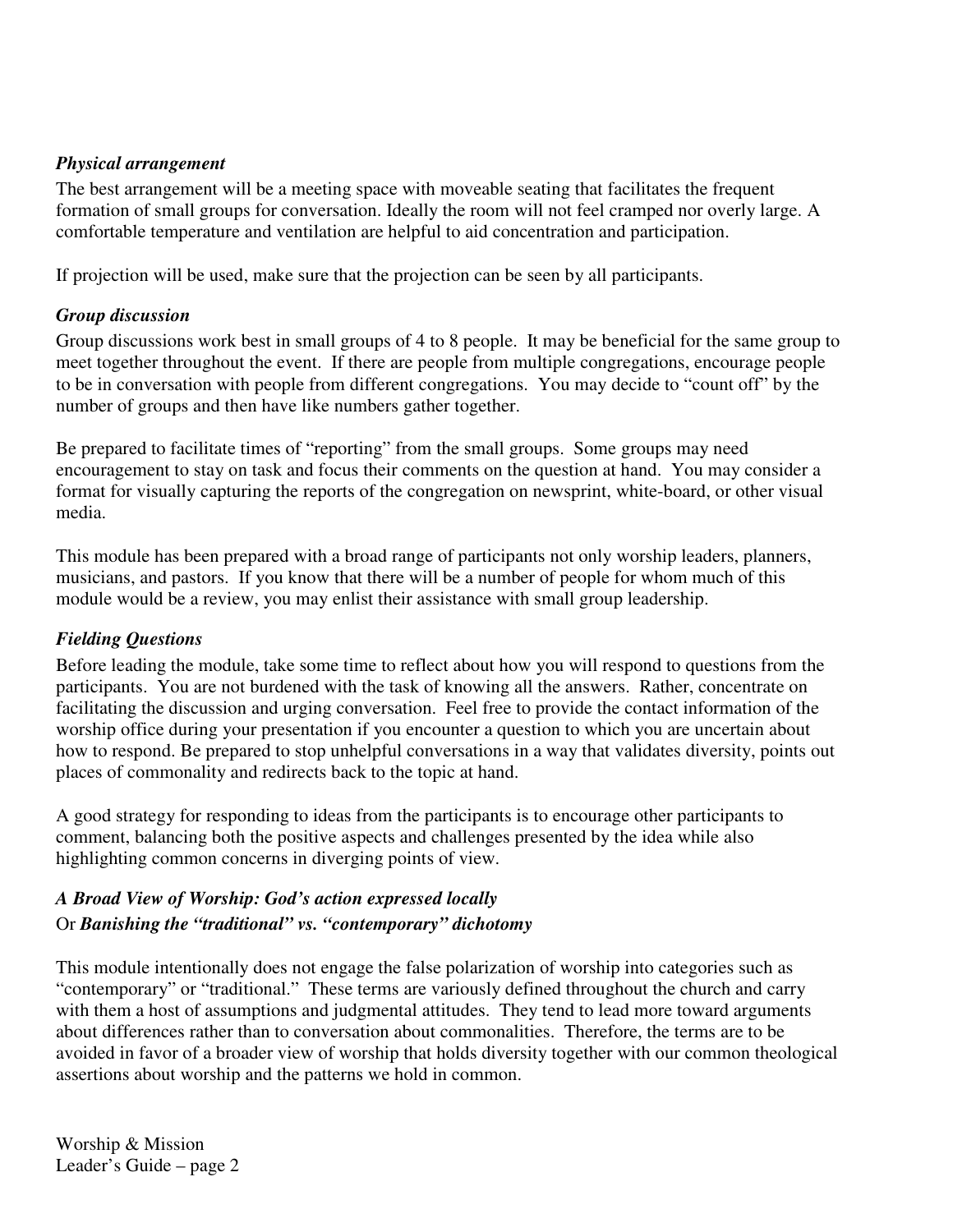This module sees worship through the lens of God's mission, God's unfolding purpose for the whole world, within the local community. Contextualization of worship may be expressed in a variety of ways that spring from careful reflection holding in tension God's timeless action has been carried through the ages in the church's worship and is expressed in timely ways in the local community. This perspective on worship gathers together the full variety of musical styles and levels of formality in ritual that can be described as "Lutheran Worship."

#### **Resource Review**

Before facilitating this module, it may be helpful to review the following resources:

*The Use of the Means of Grace: A Statement on the Practice of Word and Sacrament* (1997) available online at http://www.elca.org/Growing-In-Faith/Worship/Learning-Center/The-Use-ofthe-Means-of-Grace.aspx Pay particular attention to Part 4: The Means of Grace and Christian Mission.

*Central Things: Worship in Word and Sacrament* by Gordon Lathrop (2005). Available as part of the Worship Matters series for \$9.99 at www.augsburgfortress.com.

*Inside Out: Worship in an Age of Mission* edited by Thomas Schattauer (1999). This book contains essays by the worship professors of the ELCA and ELCIC. Available from Augsburg Fortress for \$17.60

*Renewing Worship 2: Principles for Worship* (2002) available online at http://www.elca.org/Growing-In-Faith/Worship/Learning-Center/Principles-of-Worship.aspx or for \$15.00 at www.augsburgfortress.com.

"Worship is Mission" by Craig A. Satterlee (January 19, 2009) at www.alban.org/conversation.aspx?id=7032

The Lutheran World Federation's *Nairobi Statement on Worship and Culture* (1996). This statement offers four categories from which to examine the relationship between worship and culture: trans-cultural, contextual, counter-cultural, and cross-cultural. Download the statement at http://www.elca.org/Growing-In-Faith/Worship/Learning-Center/LWF-Nairobi-Statement.aspx

#### **Questions**

If you have questions about the content or presentation of this module, contact The Rev. Jennifer Phelps Ollikainen, Associate for Worship Resources, 773.380.2577, Jennifer.Ollikainen@elca.org.

These are resources in process and subject to review and improvement. As you use these resources, please contact the ELCA worship staff to report about how it went, what can be improved in the module, and what additional topics should be developed. We also love to hear about the diverse stories of worship renewal throughout the church that can be shared with others to spark more renewal throughout the church.

Worship & Mission Leader's Guide – page 3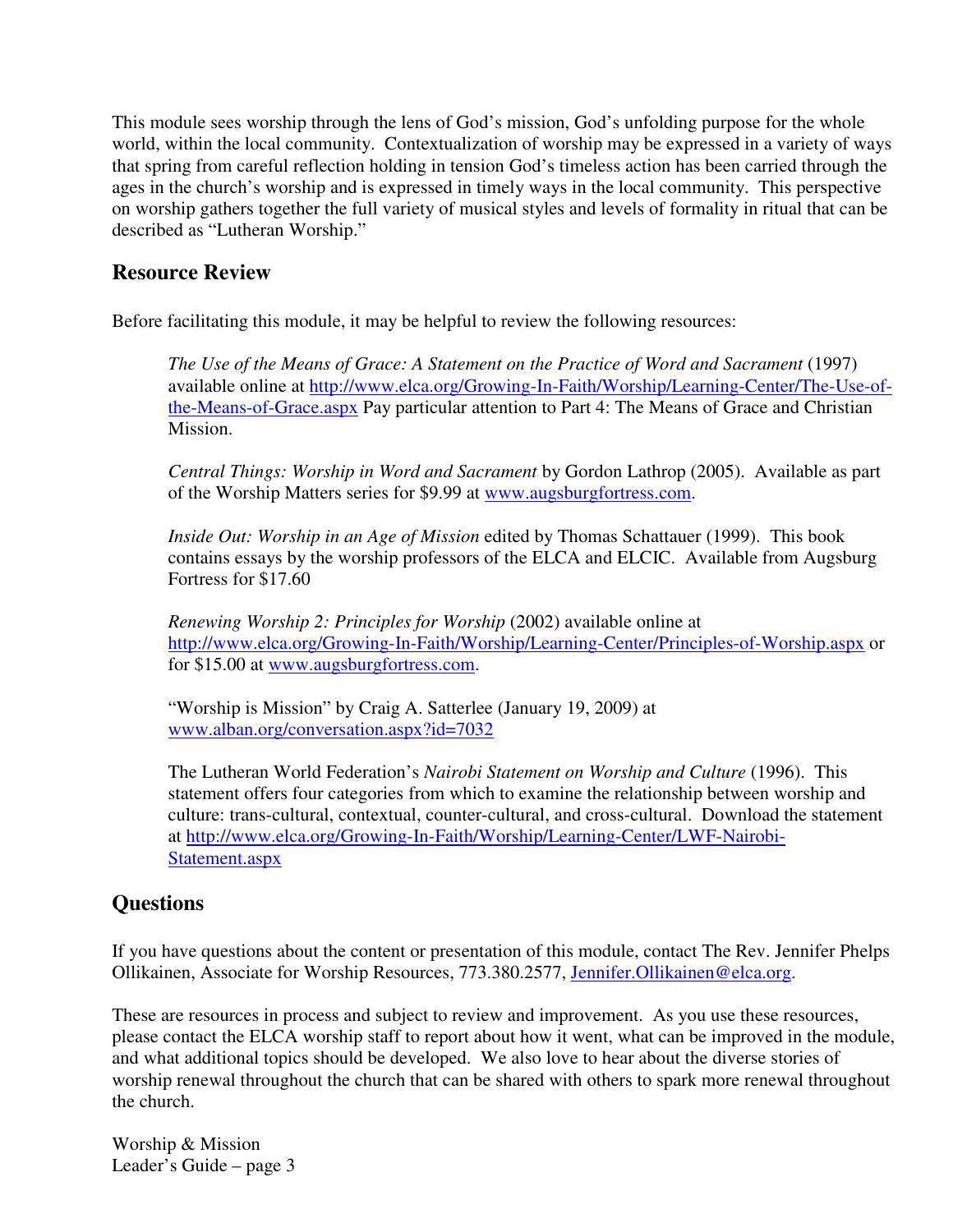#### **Presentation Outline**

Introduction

What is Mission?

What is Worship?

Worship and mission related and intertwined

Implications of an approach to worship as mission

Worship is biblical. Sacraments enact God's purpose in Christ for the world. Worship is not just about me. Worship is responsible and responsive to the world.

Conclusion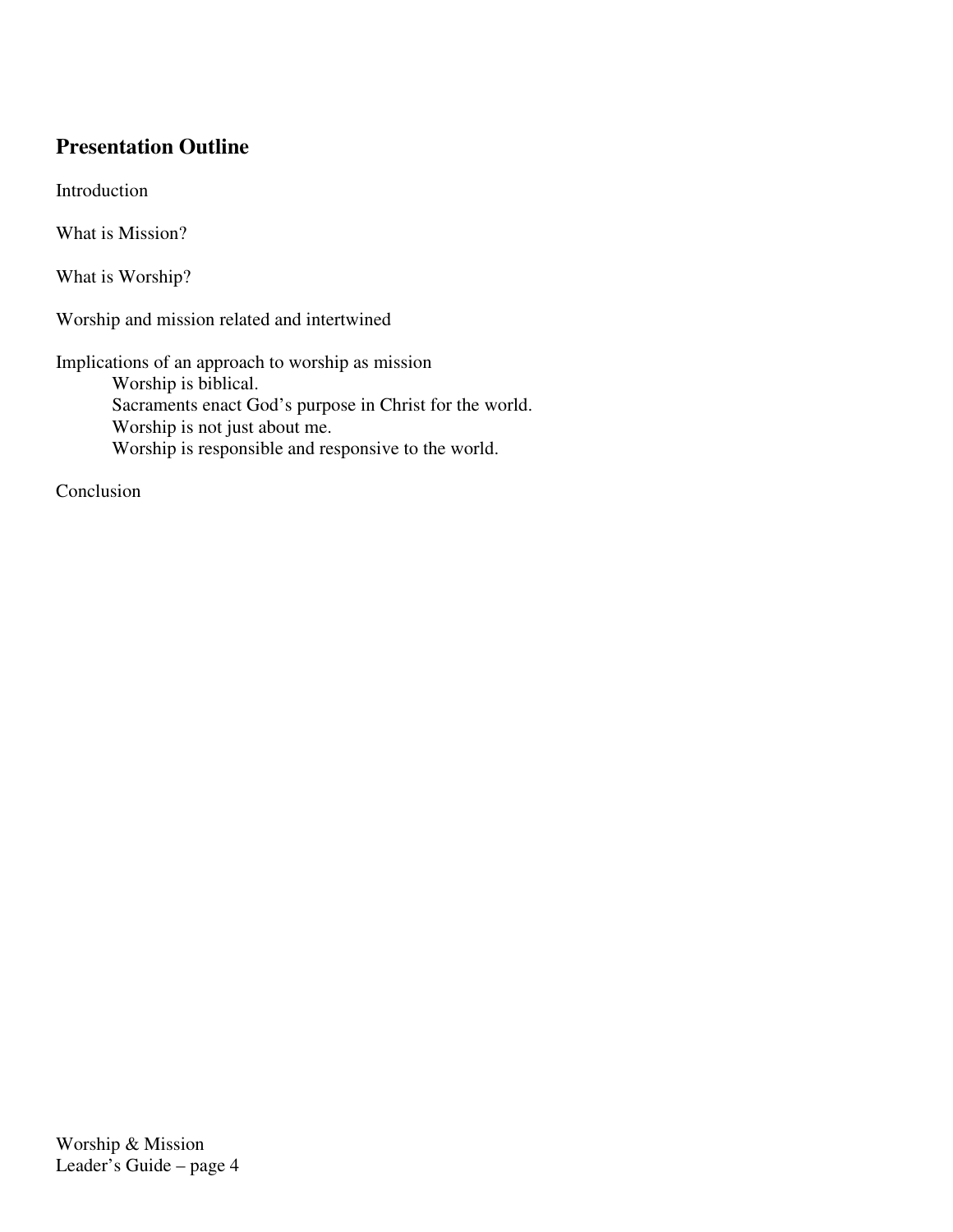## **GETTING STARTED**

- 1. Begin with worship, such as:
	- Song, Bible reading and prayer
	- Responsive Prayer (ELW page 328) [perhaps with scripture and a song added]
	- Morning or Evening Prayer

Be contextual and show flexibility and freedom with forms. For example, begin with the "Pattern" pages for daily prayer beginning on page 295 of the assembly edition of *Evangelical Lutheran Worship* for the basic patterns of daily prayer.

You may also use *Evangelical Lutheran Worship* as a resource to find an appropriate reading for the day in the daily lectionary (begins on page 1121), the lectionary prayer for the week, and a song that utilizes biblical material. Keep in mind that the daily lectionary is in relationship with the Sunday Revised Common Lectionary readings. Feel free to choose a text from the appropriate week rather than being strict about the particular day. Be sure to check the Church Year calendar and propers for festivals and commemorations for the day!

- 2. Continue with introductions & logistics for the day, including: Introduction of leaders and organizers Thank local hosts Information about registration Restrooms Meal or break information
- 3. In a way that is mindful of the time you have to spend with the group, get to know who is present: pastors, musicians, lay, worship committees, others. . .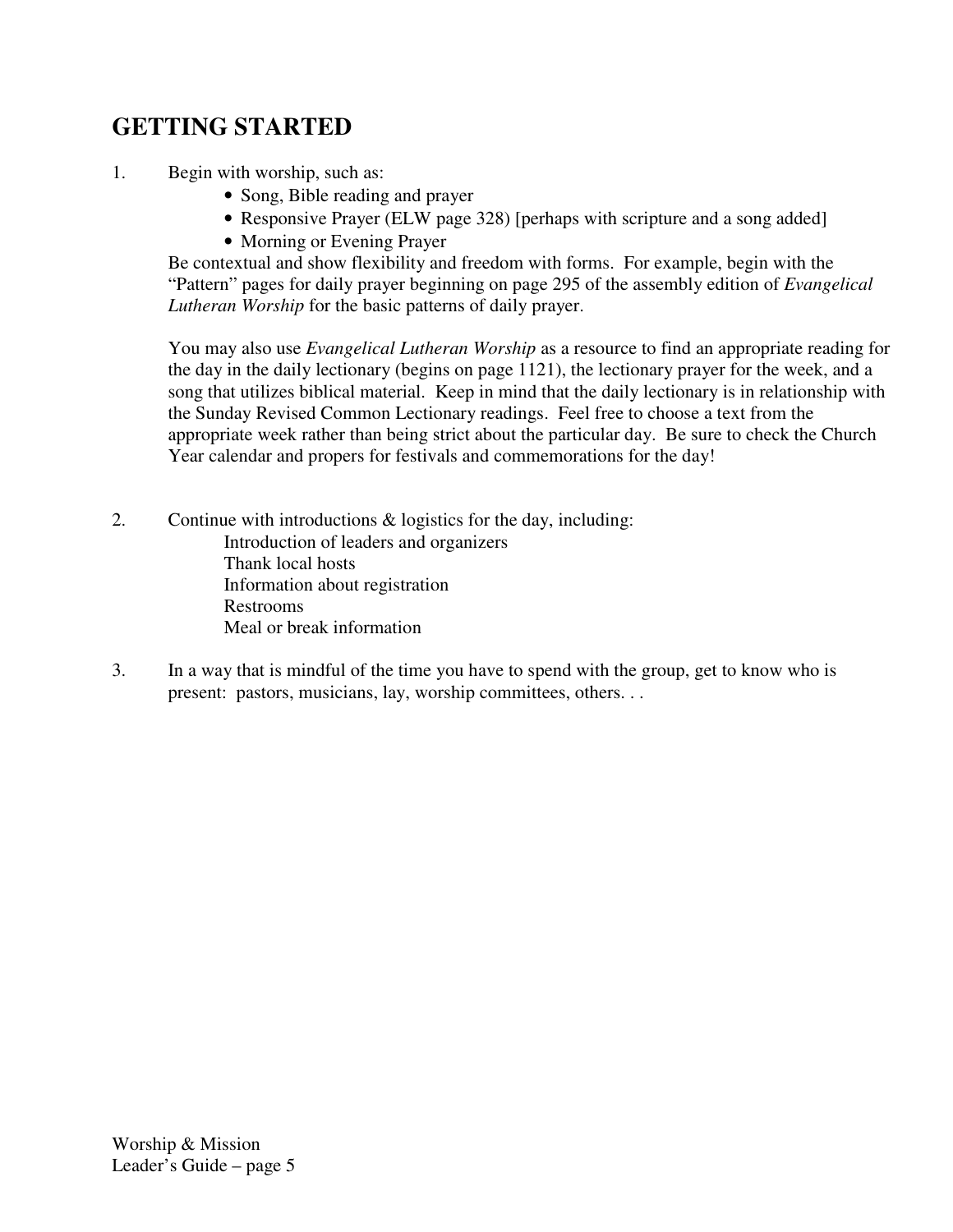# Presentation Text

## *Introduction*

Worship is part of the unfolding purpose of God for the whole creation. Let that sink in.

Worship is part of the unfolding purpose of God for the whole creation.

Placing worship in the context of God's action and God's purpose leads us in the church to take seriously the gathering each week.

Worship – that assembly drawn together by God around word and sacrament – gathered in prayer and song and praise of the gift of salvation.

Is part of God's intention, God's purpose –

God's action brings us together so that we may experience God's means of grace as the gathered body of Christ.

For the whole creation –

as a public witness seen by the world, enfolding the world, reaching past those immediately gathered.

Today we are going to explore how worship and God's mission are intimately intertwined.

We will talk more about what God's mission is.

We will talk more about what Christian worship is.

And we will talk about how worship and mission shape each other

in terms of our actual worship practice in the congregation.

We will explore

-how an intentional approach to worship through mission

shapes what we do in worship and how we do it.

-how this mission intentionality in worship challenges current practice

- and how we might be refreshed by worship renewal that takes seriously this relationship between worship and mission.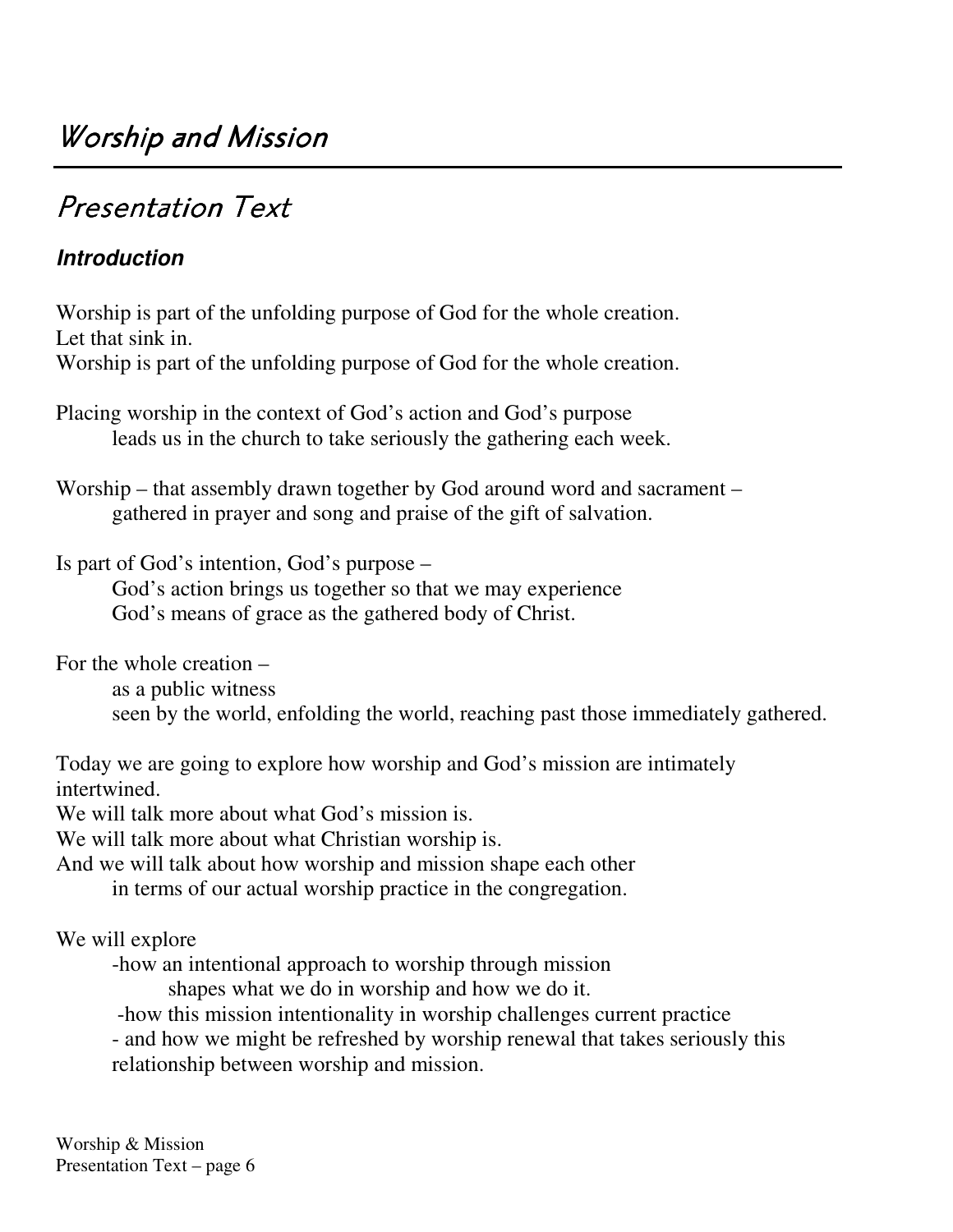### **What is the definition of Mission?**

Mission comes from Latin, meaning "to send." When we talk about mission in the Christian church – we talk about it in various ways. Mostly it has to do with what God is up to in the world – "mission" has the sense of movement God's continual going into the world. The Renewing Worship curriculum *With the Whole Church* (2005 –see resource list) defines mission as we just spoke about: "The unfolding purpose of God for the whole creation." In this definition, we hear the movement as unfolding and moving forward and we know the object of that movement: the whole creation. But this definition doesn't describe the content of that purpose or its direction. What does that "unfolding purpose of God" look like?

We look to the Bible to paint a picture:

When Jesus begins his ministry, he proclaimed that the kingdom of God was here. "…Jesus came to Galilee, proclaiming the good news of God, and saying, "The time is fulfilled, and the kingdom of God has come near; repent and believe in the good news." (Mark 1:14)

In Luke, we hear more about what that means as Jesus reads in the synagogue:

"[Jesus] unrolled the scroll and found the place where it was written: "The Spirit of the Lord is upon me, because he has anointed me to bring good news to the poor. He has sent me to proclaim release to the captives and recovery of sight to the blind, to let the oppressed go free, to proclaim the year of the Lord's favor."

And he rolled up the scroll, gave it back to the attendant and sat down. The eyes of all were fixed on him. Then he began to say to them, "Today this scripture has been fulfilled in your hearing." (Luke 4:17b-21)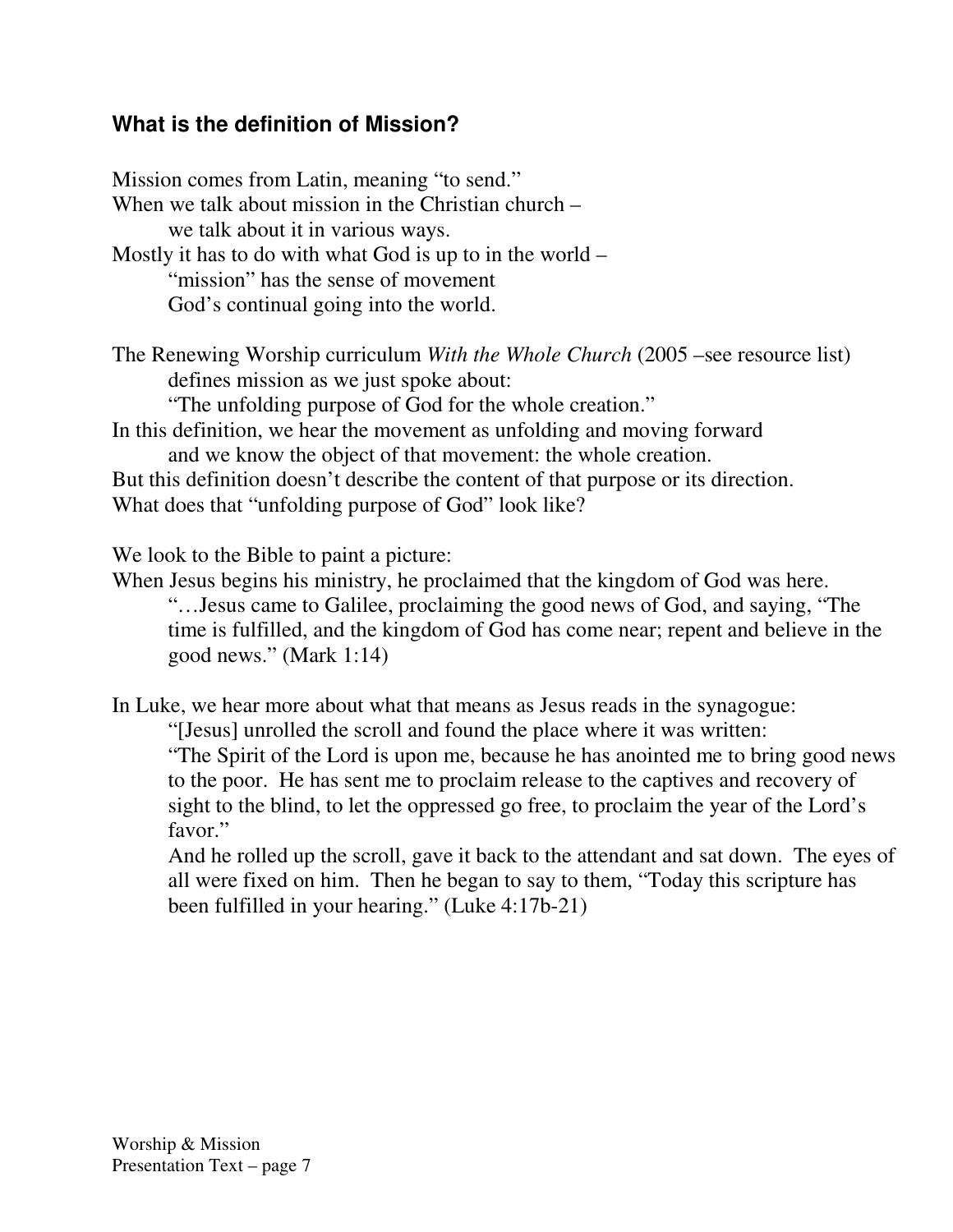In his letter to the Romans, Paul proclaims Christ's part in God's unfolding purpose for us:

"But now, apart from law, the righteousness of God has been disclosed, and is attested by the law and the prophets, the righteousness of God through faith in Jesus Christ for all who believe. For there is no distinction, since all have sinned and fall short of the glory of God' they are now justified by his grace as a gift, through the redemption that is in Christ Jesus, whom God put forward as a sacrifice of atonement by his blood, effective through faith." (Romans 3:21-25a)

In the second letter to the Corinthians, our new way of life in God's unfolding purpose revealed to us in Christ is described:

"So if anyone is in Christ, there is a new creation: everything old has passed away; see, everything has become new! All this is from God, who reconciled us to himself through Christ, and has given us to himself through Christ, and has given us the ministry of reconciliation; that is, in Christ God was reconciling the world to himself, not counting their trespasses against them, and entrusting the message of reconciliation to us. So we are ambassadors for Christ…" (2 Corinthians 5:17-20a)

Christ entrusts us with the ministry of God's unfolding purpose

and we pray continually to live into that call:

"Your kingdom come, your will be done on earth as in heaven."

It is a petition that calls for God's action in the world

God's unfolding purpose to be realized around us

meeting our brokenness, violence, hatred, sickness and death with life.

About this petition of the Lord's Prayer,

Luther explains in the Small Catechism:

"In fact, God's [kingdom/good and gracious will] comes on its own without our prayer, but we ask in this prayer that it may also come to us."

So our prayer is not making God's mission happen – but that we are a part of that mission that unfolding purpose for the whole creation of the kingdom of heaven coming on earth.

So we know God's mission as God's action throughout history through the creation of the world, saving Israel from slavery through the stories and songs of judges, kings, and prophets through the life, death and resurrection of Jesus Christ through the forming of the church -- through our lives today.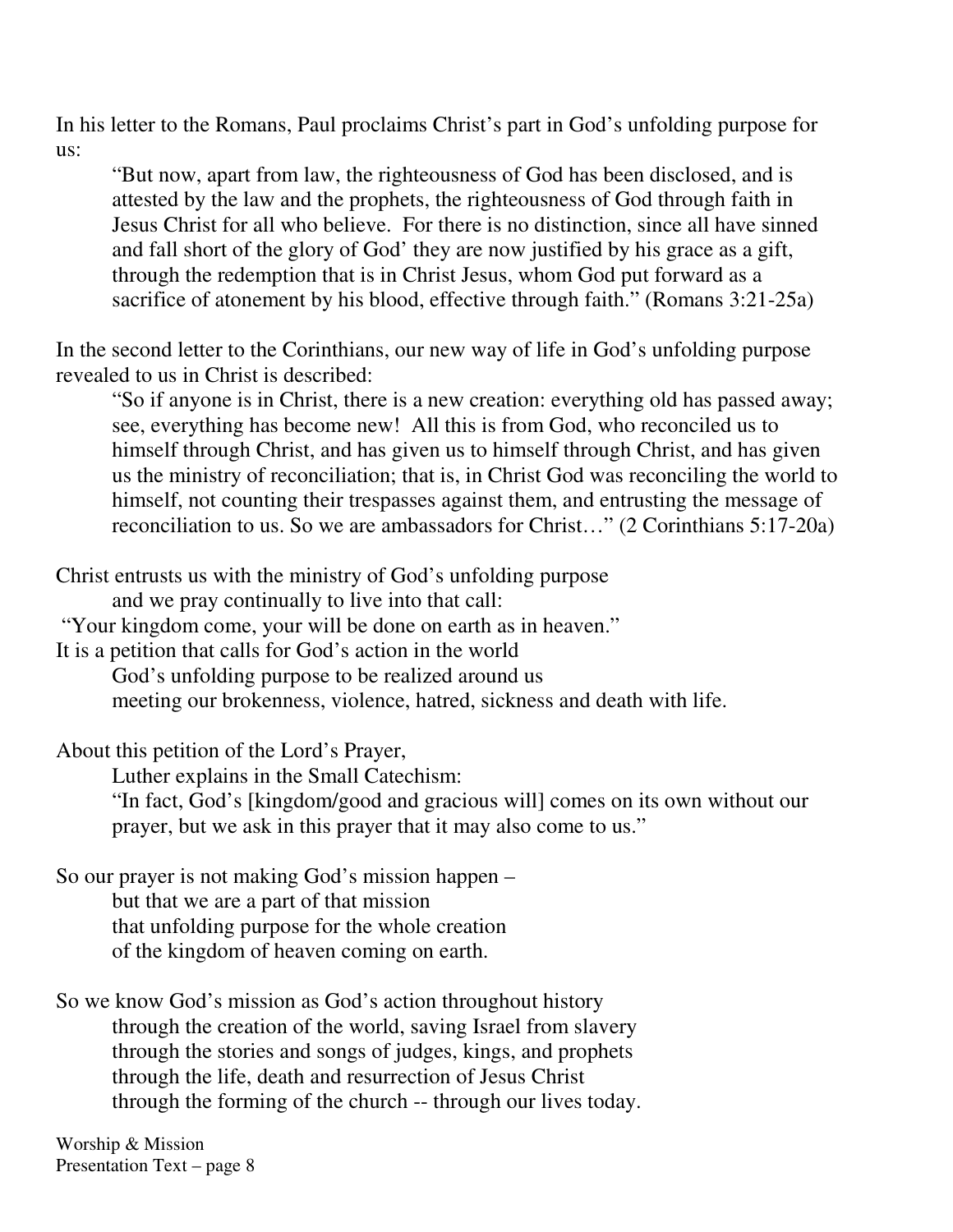#### *Reflection/Discussion:* **Gather descriptive language about mission**

*Break up the large group into smaller discussion groups. Have them create a list of descriptive language about God's ongoing mission for the sake of the world.*

What does the unfolding purpose of God for the whole creation actually look like? From your own experience as a child of God, what marks of God's unfolding purpose have you seen? Where have you noticed life from death, freedom from bondage, hope from despair, etc.?

For me - in my life of faith? For us - in the congregation? Beyond us - in our community?

Beyond the community - in the world? Each group should make a list of real, tangible examples from the experience of the group. This list should be broad.

*After a time of discussion, bring the large group back together and have each group share some about their discussion. Collect a list of the marks of God's mission for the world on a board, newsprint, or other visual means. This will be a list to which you will refer back to later as you reflect about how worship is intertwined with these things.*

[In the discussion that follows the reporting, you may want to collect some common themes that may come up. For example:

- The "Mission field" is the whole creation which pushes us outside of our zones of familiarity.
- God's perspective is broader than our human perspective. Therefore, we may not always understand God's mission as it unfolds around us.
- Participation in God's mission takes humility and confession of our sin. Human beings are more apt to like to be the center of their world.
- Our participation in God's mission is by God's grace and invitation not our own will.]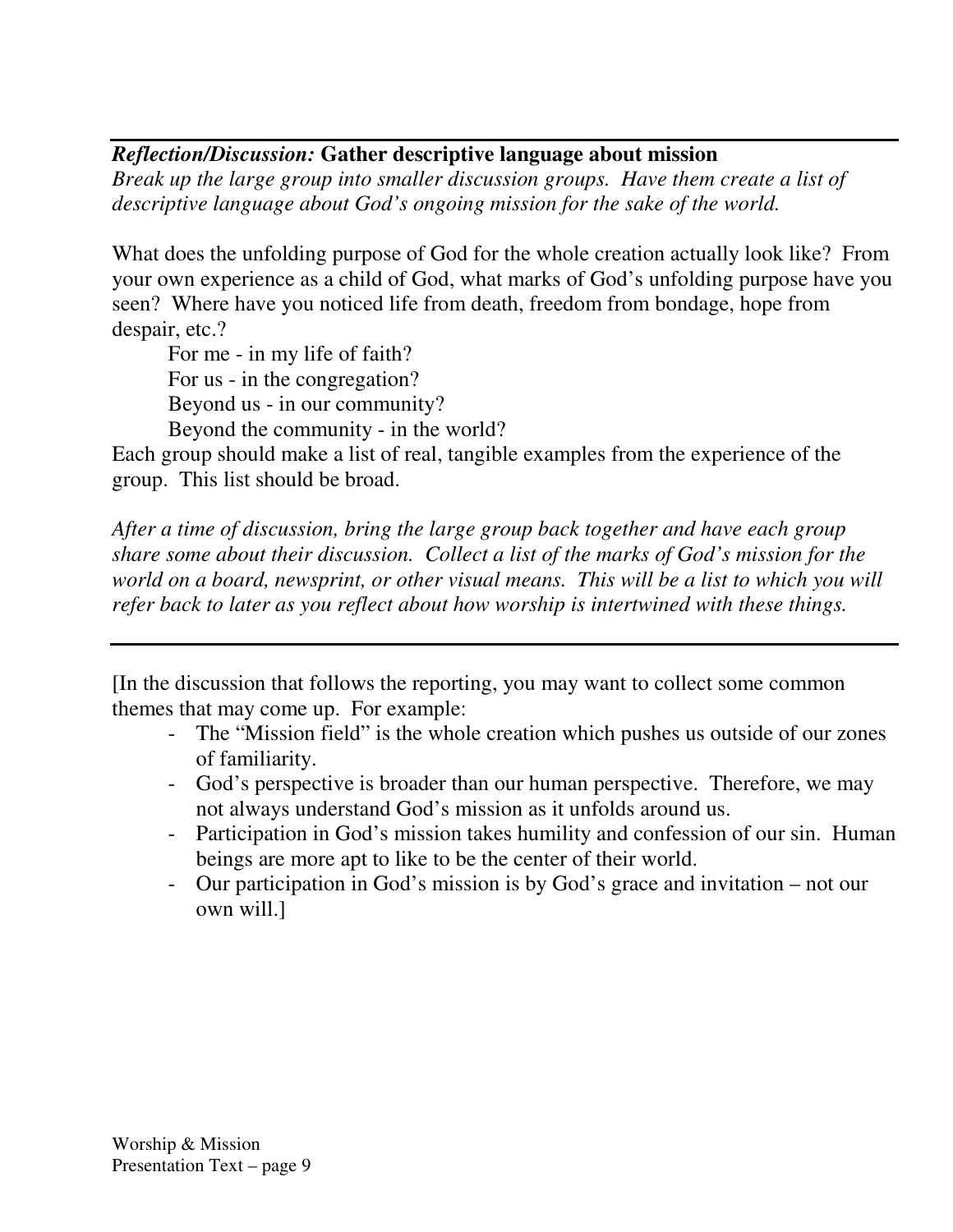## **What is worship?**

Now we turn to worship. As Lutherans, we define worship as primarily God's action in which God calls and empowers us to participate. Worship is the assembly of believers gathered by the Holy Spirit as the body of Christ around the God's gifts of the means of grace:

the Word proclaimed and the sacraments.

The Augsburg Confession defines the church itself in terms of worship. *[The Augsburg Confession was written as a statement of faith by the Reformers of the 16 th century. The ELCA's constitution "accepts the Unaltered Augsburg Confession as a true witness to the Gospel." See* http://www.elca.org/What-We-Believe/Statements-of-Belief/ELCA-Confession-of-Faith.aspx*]*

Under the heading, "The church,"

The seventh article of the Augsburg Confession says:

"It is the assembly of all believers among whom the gospel is purely preached and the holy sacraments are administered according to the gospel."

So the church is defined by worship

and worship is defined by God's action in and amongst the gathering of believers.

God gathers the assembly, opening word and sharing meal, sending out. In the pattern of the Holy Communion service in Evangelical Lutheran Worship, worship is described by the action of God:

The Holy Spirit calls us together as the people of God.

God speaks to us in scripture reading, preaching and song.

God feeds us with the presence of Jesus Christ.

God blesses us and sends us in mission to the world.

Because of God's action in worship – God whose view is larger than our own –

worship in one time and place is never an isolated event.

God's action reaches beyond the time of worship.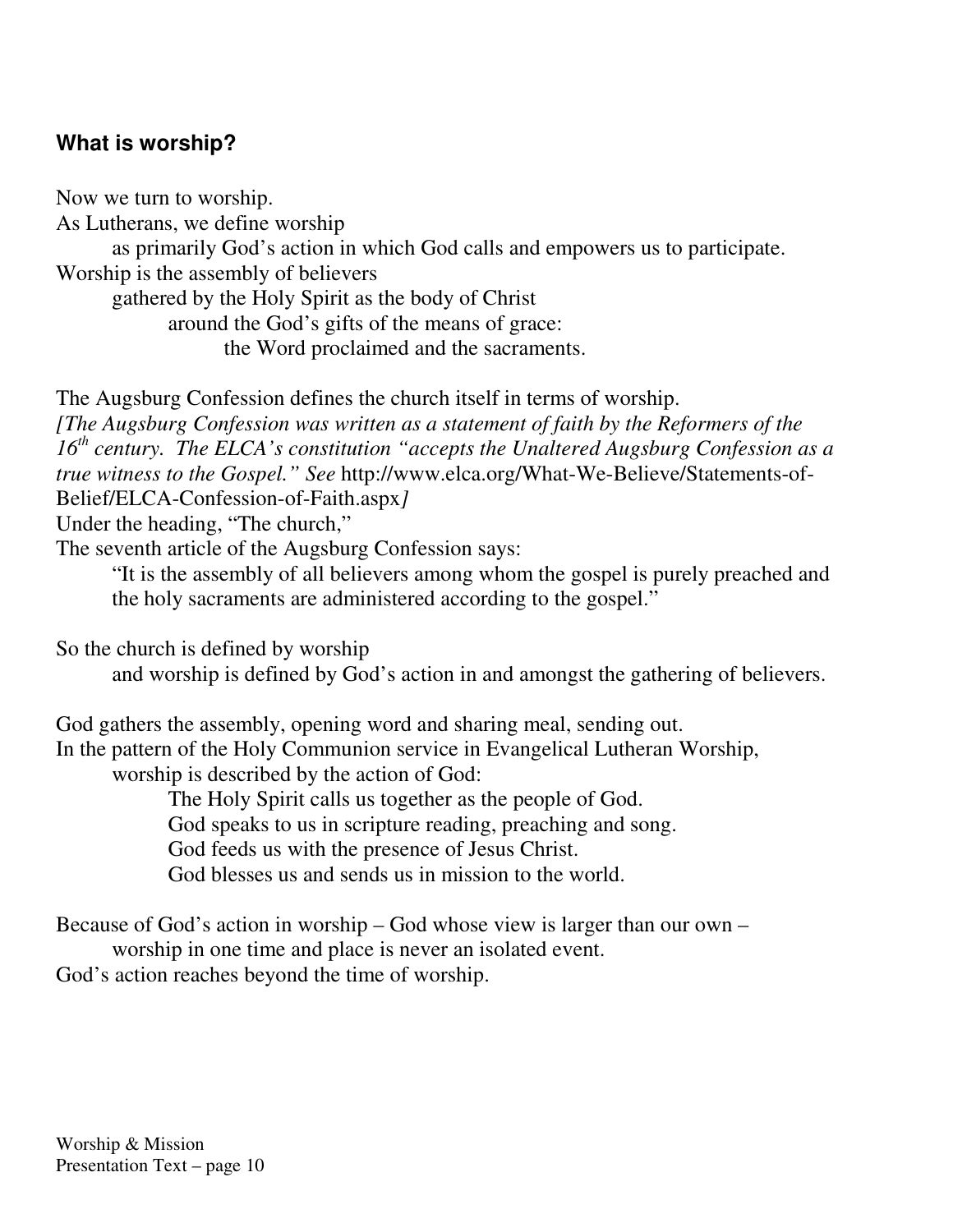Craig Satterlee (preaching professor at Lutheran School of Theology in Chicago) uses an image based on early church writings:

Worship is a mighty river flowing through history into future connecting the church's worship

as a single, continuing story of God's saving activity in Jesus Christ flowing through the history of Israel, Jesus Christ,

the early church, all of Scripture and our lives today.

The river moves through the world as we know it

– not separated from it but nurturing everything around it.

Our lives as Christians and the work of the church

flow through word and sacrament worship.

Worship is where we learn the language of faith from the Bible

where we tangibly encounter the presence of Christ

in word, water, bread, and wine.

Worship is where we are transformed by grace to be Christ's body in the world

it is a time when connected to grace, we are connected to the action of that grace. Worship is where we experience the gift

of being a part of the body of Christ – the community.

And where, trusting in God's promise, we plead for the brokenness of creation.

From worship, we are sent to be the body of Christ for the sake of the world.

### *Reflection/Discussion: Your experience of Worship*

*Break into small groups to reflect about the above description of worship. It may help to have the above paragraph printed on a handout or otherwise visually available.*

How does this description of worship challenge or support your experience of worship in your congregation? Which parts of the description resonate deeply? Which parts of the description feel foreign to your experience?

*After a time of small group discussion, gather the large group back together and invite participants to share their reflections as they are comfortable.*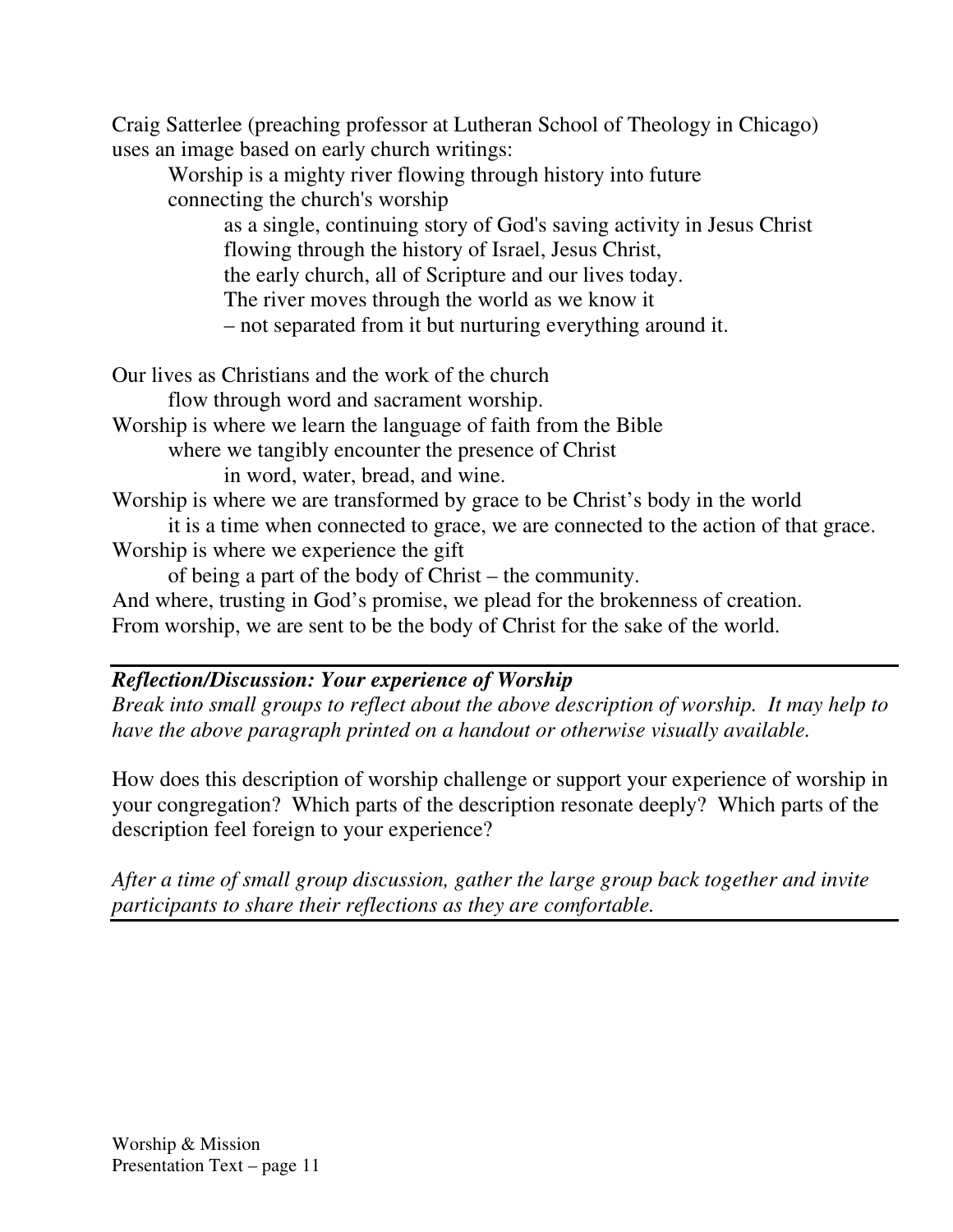## **How are Worship and Mission related and intertwined?**

Christian worship once closed with the Latin phrase: *Ite missa est* (It is sent.) This is why Christians called worship "mass" – as a shortened version of the phrase.

*Missa* in the sending sentence in worship

is the same Latin root as *missio* from which we get our word, "mission." In the church's language, at one time,

mission and worship were so intertwined as to be called the same thing.

Even as we have talked today,

I think you can hear that worship and mission are not easily separated. In fact, God's mission in worship cannot be separated

from the purpose of God for the whole creation.

The ELCA statement on the practice of word and sacrament, The Use of the Means of Grace, says this:

#### Principle 51

"In every celebration of the means of grace, God acts to show forth both the need of the world and the truth of the Gospel. In every gathering of Christians around the proclaimed Word and the holy sacraments, God acts to empower the Church for mission. Jesus Christ, who is God's living bread come down from heaven, has given his flesh to be the life of the world. This very flesh, given for the life of all, is encountered in the Word and sacrament.

*(If you have time, read this principle a few times and have participants call out what is striking to them about this principle. What words or phrases leap out? Why?)*

With our language, statements and definitions,

we know that worship and mission are intertwined.

So then, why do we need to talk about it?

What is at stake?

What are the issues that bring us to this conversation at this time in the church?

Simply put – what is at stake is the disconnection between worship and mission. Worship that is isolated from mission

becomes irrelevant and seemingly disconnected from the needs of the world and stops flowing into and out of our daily lives.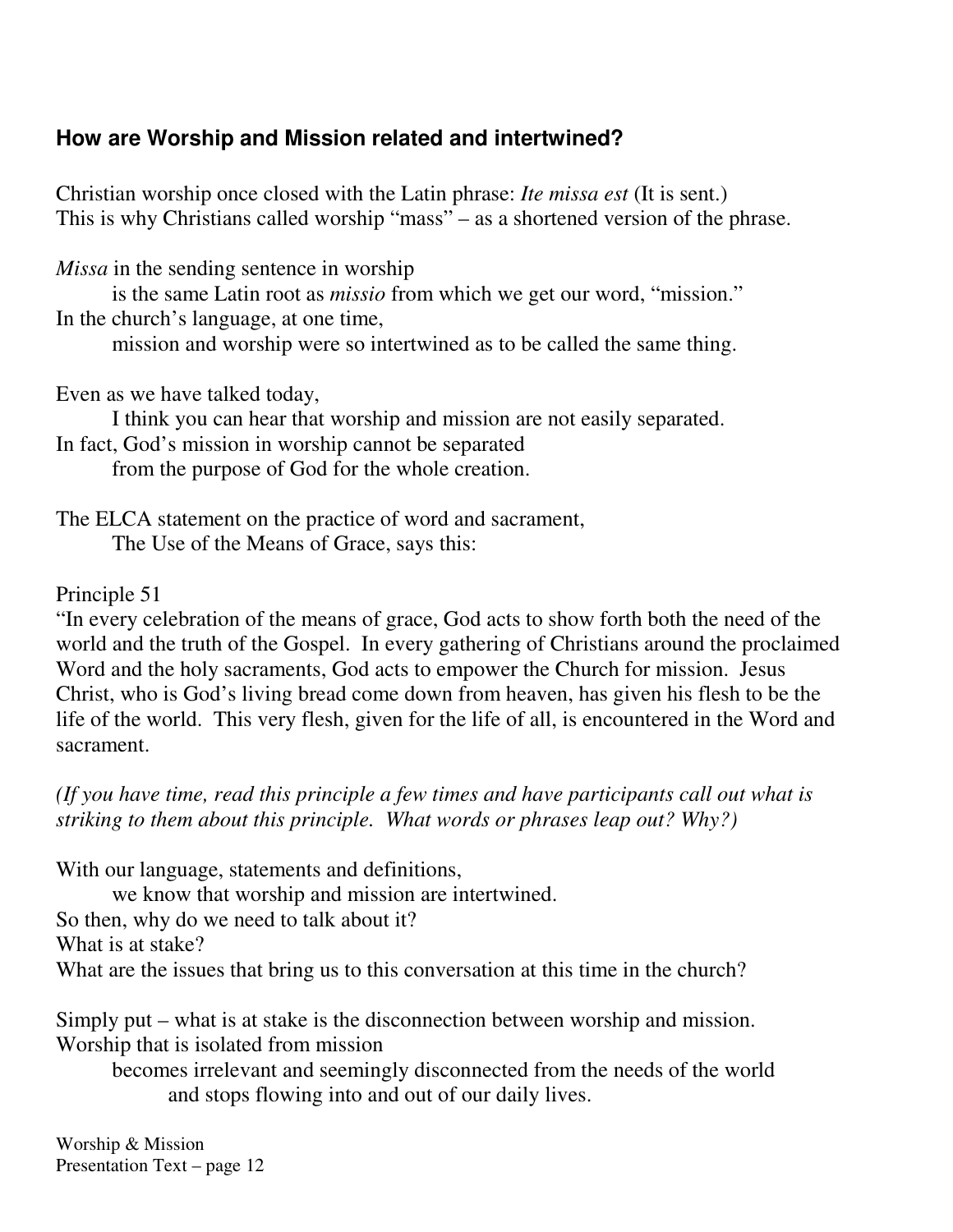Mission disconnected from the means of grace soon loses focus. Anybody can do good things in this world – but what is behind our ministry as baptized children of God? Without the connection to the transforming presence of Christ that we know in worship mission leads to works for the sake of ourselves (a sure road to burnout!) rather than as a grateful response to the grace of God a never-ending source of joy.

In the introductory essay in a book edited by Thomas Schattauer (professor of worship at Wartburg Seminary) called *Inside Out: Worship in an Age of Mission,* the church's relationship between worship and mission are described in three ways: Inside AND Out; Outside In; and Inside Out.

Let's talk more about each of these three approaches the church has had to the interplay between worship and mission.

These three descriptions are not as distinct as we will make them out to be today. As we take each, in turn,

we will stretch them to the extreme to better see what is at stake – the dangers. In truth,

all of our worship is all three: Inside AND Out, Outside In, and Inside Out.

#### **"Inside and Out"**

The first description is "Inside AND Out." In this approach, churches tend to separate worship and mission. Mission is mostly seen as what happens outside of worship in the activities of the congregation or individuals. Worship is what happens on Sunday morning empowering the members of the assembly to participate in God's mission outside of the worship space. There is a clear distinction between what is inside the church -- worship and what is outside – mission. With an "inside AND out" model taken to the extreme, worship tends toward being exclusive, for insiders who know the practice and insider language. There is a high threshold of belonging in worship. And the activities of the church are not connected with what happens in worship.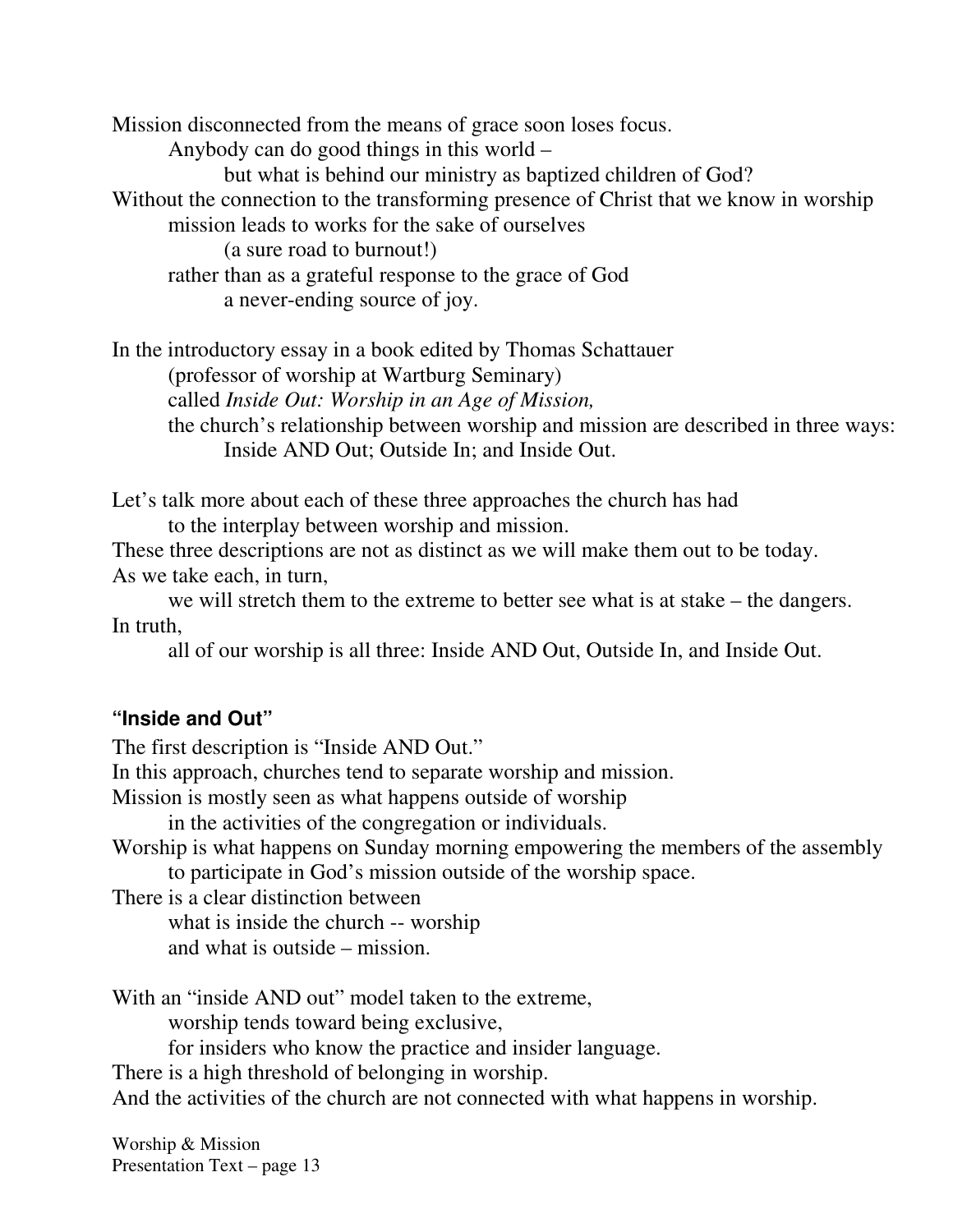Imagine this kind of separation. Have you experienced it?

*[Use this story or another from your own experience.]* I once attended a church for a while that had gotten into a lot of habits

with worship and outreach ministries.

Announcements were about the community of the church – who is sick, for example - And even though members of the community participated in outreach ministries

like volunteering at a local homeless ministry,

there was never any mention of these activities of the church in worship: not in the prayers nor the announcements nor the sending rituals.

It was like these ministry activities were a secret!

It's not that their worship practice was wrong.

In fact, their worship was literally, "by the book" in this congregation.

Rather, it simply seemed disconnected.

The very life and joy of the Gospel of Jesus Christ seemed flat and lifeless.

What is at stake here is the separation

of the means of grace in worship

from our participation in God's unfolding purpose for the sake of the world.

If you take "Inside and Out" to the extreme, what is the danger?

Describe how this trajectory might look (in the extreme!) In worship? In mission activities?

*Have participants call out their thoughts. Be prepared to offer a few examples if participants are reticent to call out their thoughts.*

*Extreme trajectory examples:*

- *worship becomes rote or boring,*
- *worship is seen as a time of getting away from the world,*
- *worship may be described as going through the motions,*
- *worship assumes that everyone knows what is happening and how to use the "book,"*
- *worship becomes all about me/us,*
- *mission activities die,*
- *leaders become burnt-out (and no one is energized to help),*
- *people who look/act/speak differently may feel unwelcome,*
- *mission activities look like a hand-out rather than building relationships,*
- *it becomes difficult to see Christ in the one who is "other."*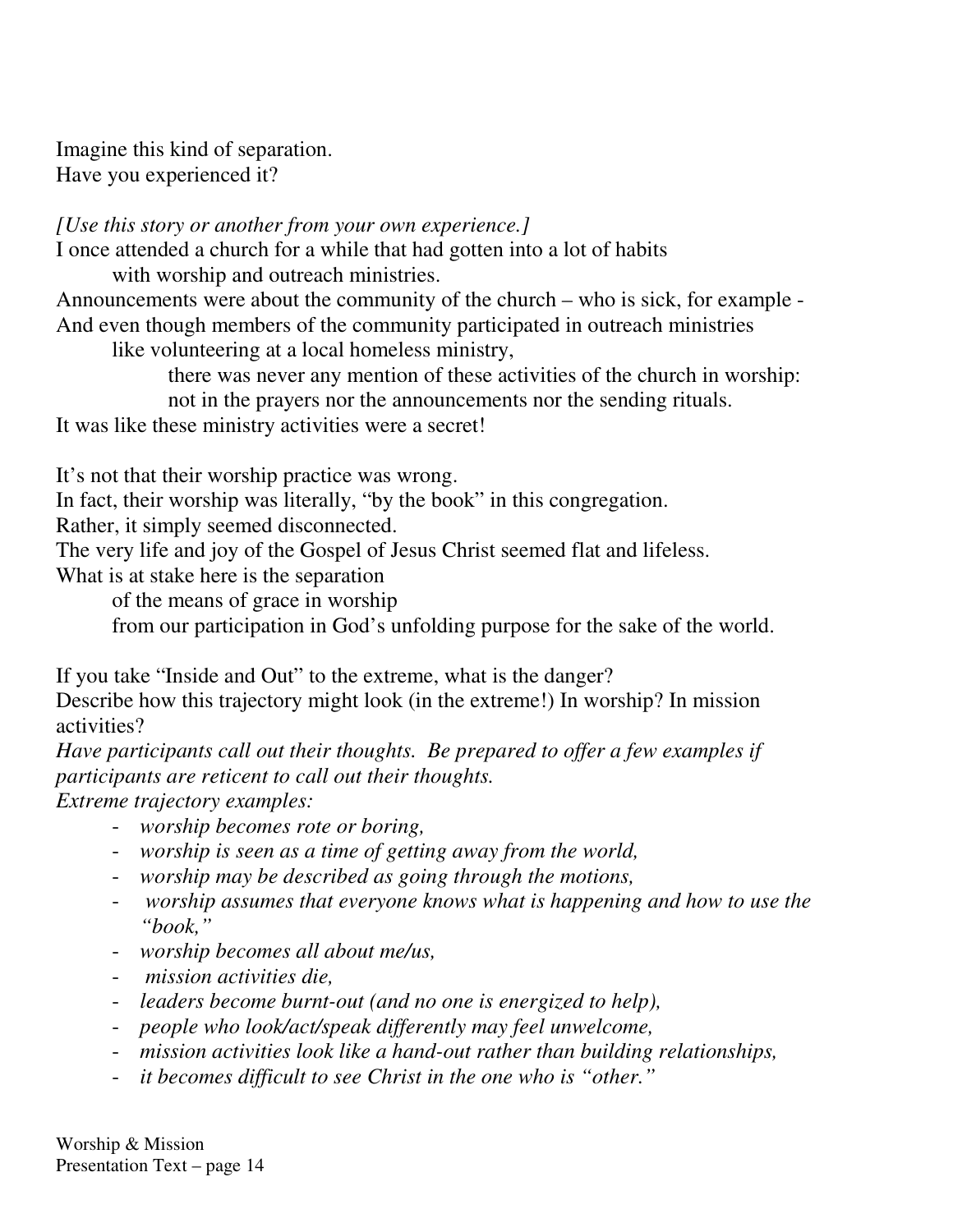### **"Outside In"**

The second way of thinking about worship and mission can be described as "Outside In." In this approach, mission overcomes worship.

Worship becomes a tool of mission in the congregation.

Worship is radically inclusive.

"No experience necessary" and no assumptions are made

(except maybe that visitors have no church history.) Symbols may be limited because they are perceived as off-putting.

Plain speech and cultural expressions of music prevail.

Sacrament and ritual may be decreased.

Worship may look a lot like other secular entertainment venues.

Worship may become a platform for specific causes and world issues.

This moves toward a different kind of disconnect

wherein worship is overshadowed by mission.

Can you imagine this?

### *[Use this story of one of your own.]*

I attended a church once that began a "seeker" worship service.

We had a fabulous praise band that could play just about anything.

The pastors wore street clothes – and led the sermon as a discussion from a bar stool. Kids danced.

People brought their coffee cups.

It was informal, relaxed and comfortable.

Everyone sat down except the time of greeting each other at the beginning of service. Over time, attendance dropped and new comers stayed only a few weeks before disappearing.

Now, again – it isn't that what happened in worship was wrong.

But there are dangers to this approach

wherein worship is a primary tool for mission.

Have you experience this?

When "Outside In" is taken to the extreme, what are the dangers?

*Again, invite participants to call out descriptive answers. Be prepared to offer a few examples to begin. For example:*

- *worship gimmicks and themes overtake the death and resurrection of Jesus Christ,*
- *the focus turns to the leaders and ourselves rather than to God's action*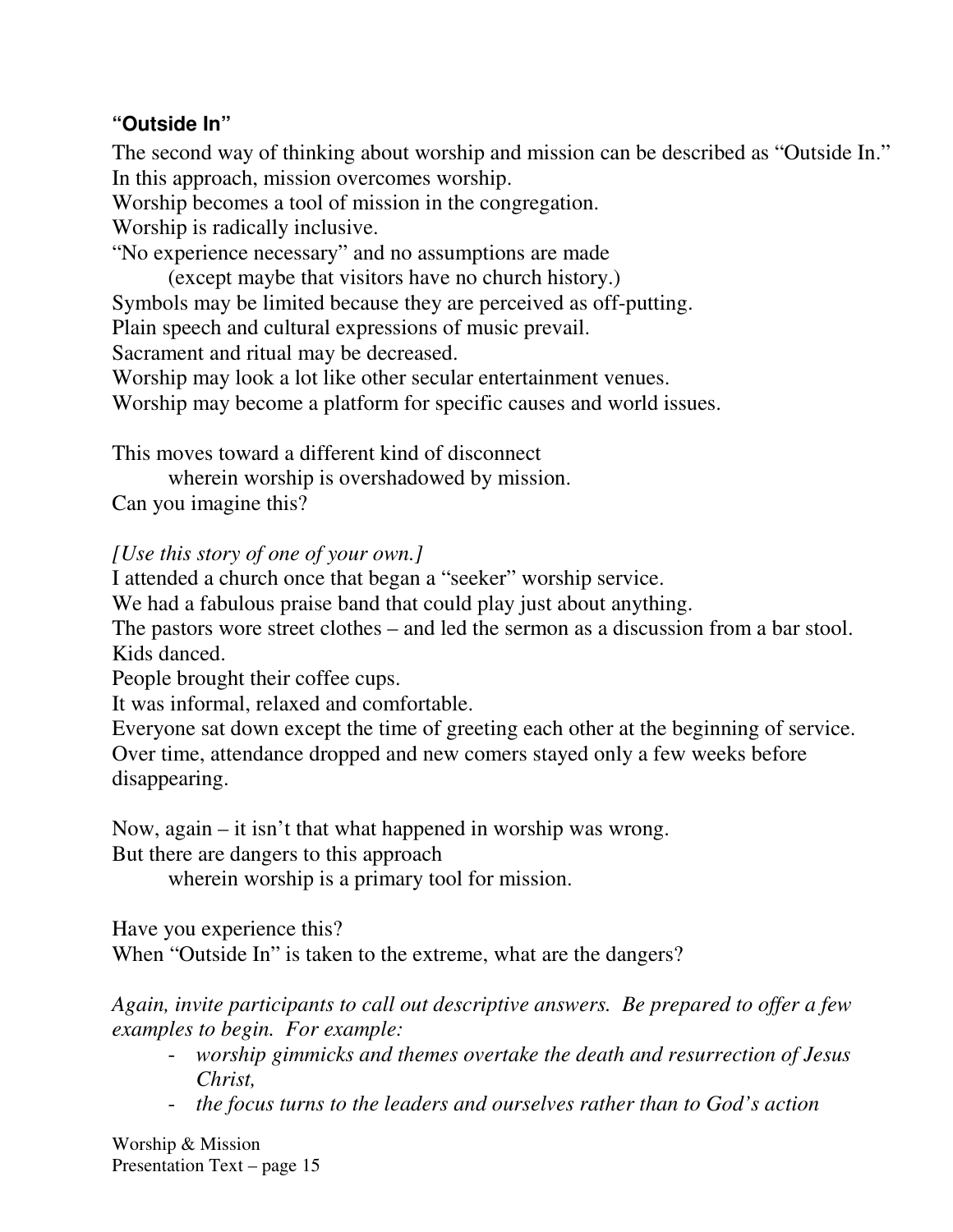- *entertainment orientated.*
- *Outsiders are so comfortable that they miss what is unique about Christians,*
- *Loss of mystery in ritual that shapes our experience of the divine*
- *loss of connection with the church beyond the congregation in common texts and practice.*
- *may become a shallow expression of the gospel that does not invite people deeper into faith*

### **"Inside Out"**

And so we come to the third approach.

The approach that essentially, we've been leading to all of this time:

"Inside Out" – worship **is** the mission of God.

Worship and Mission are both inside – and both outside.

Worship is a place of encounter with the means of grace that awakens, strengthens and enlivens faith. And mission flows through worship. We both witness God's grace and participate in it.

This third way recognizes that worship is part of God's unfolding purpose for the world in which we participate. Worship both enacts and signifies this mission: God gathers, God fills us with word and sacrament, God sends. And this "Inside Out" worship has permeable walls: worship is public – for "insiders" and "outsiders"; worship is not just about me – but reaches out to the whole world as the world reaches in; worship is part of something beyond this time and place it is part of the coming reign of God; worship moves us and stirs us into an active response to grace in service and witness; worship has no dividing walls between what is outside the place of worship and what is inside.

So what does this look like in our congregations and our places of worship? What are the implications of a growing "Inside Out" approach to worship?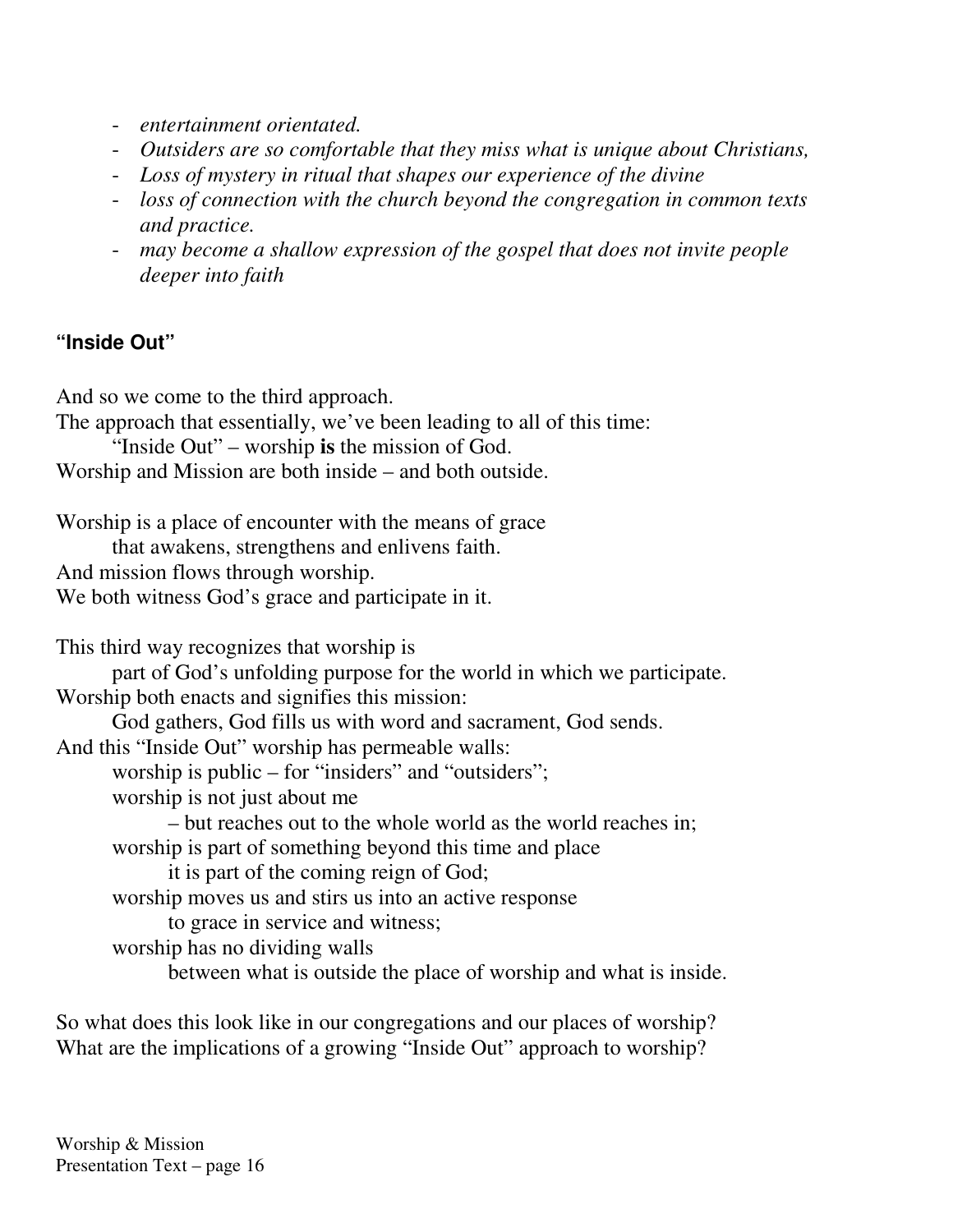When we spoke about mission,

we gathered a list of descriptors about what the mission of God looks like in our lives, in our communities, in our congregations and in the world.

#### *Refer to the list made in the first discussion time.*

Now that we have talked about the intersection between worship and mission,

and as we prepare to talk more specifically about our worship practices,

Let's imagine how this list is reflected (or may be reflected) in our worship practice.

*Encourage a few minutes of conversation in the large group about how the items on the descriptive list of God's unfolding purpose do – or do not – appear through our worship practices and experiences.*

After the break, we will look at 5 specific areas of worship practice that are strongly shaped by the relationship between worship and mission.

*(Many of which we have already touched upon. As you introduce these 5 areas, make brief connections to what has been said by the group if you can.)*

- Worship is biblical.
- Sacraments enact God's purpose in Christ for the world.
- Worship is not just about me it points beyond the self and this community.
- Participation by the whole assembly all of Christ's body is honored and valued.
- Worship is regularly renewed in order to be responsible and responsive to the world that the church is called to serve.

And as we move toward our discussion of these areas,

we must recognize that they may create some challenges.

#### First,

we need to examine worship through the lens of our common understanding of God's action rather than secondary descriptors of worship:

for example, level of formality, music style, paper vs. projection.

Many of these secondary things depend on the context of the congregation.

God's mission of salvation and life for the whole creation is first.

How we participate in that through our worship practice is important – but secondary.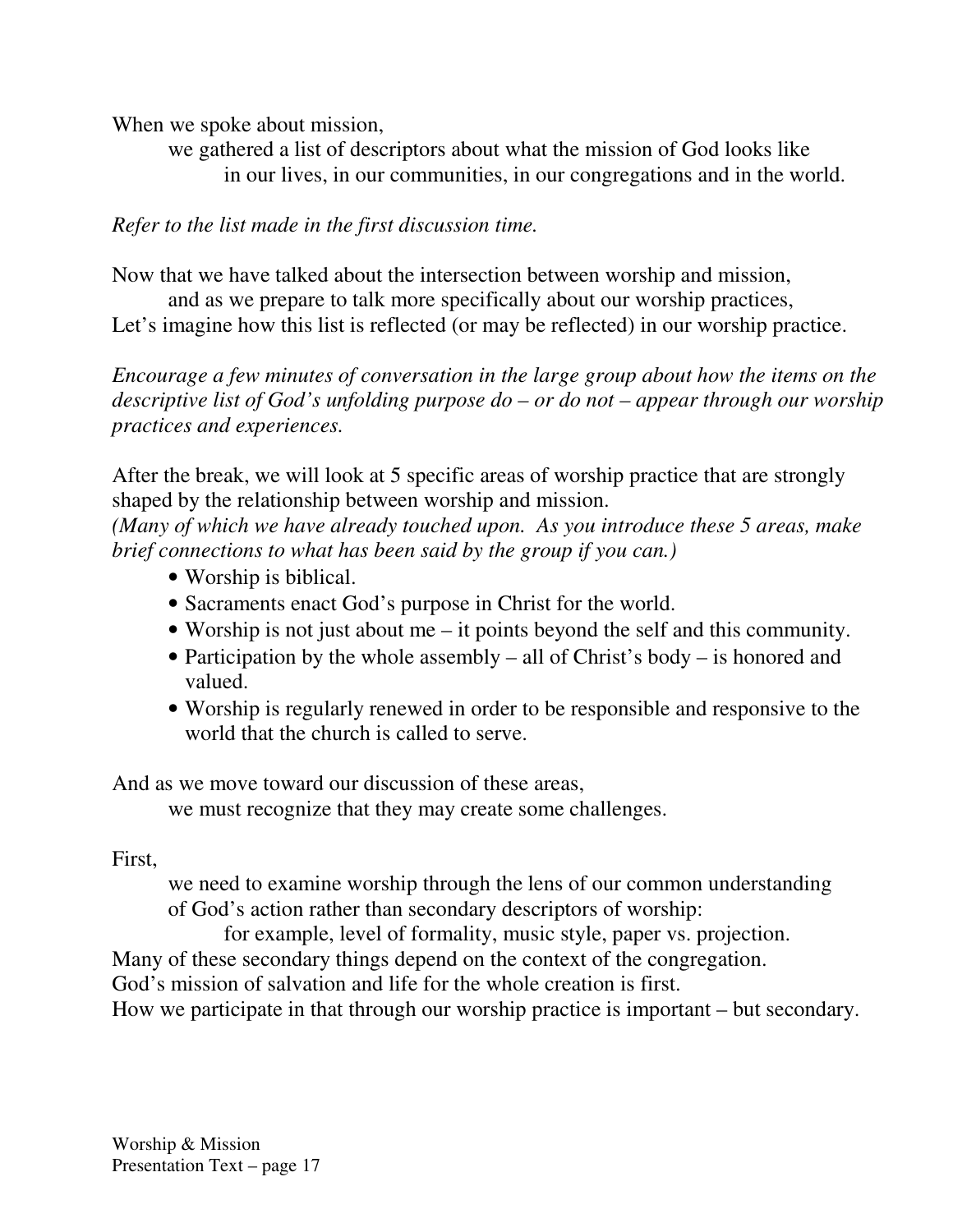Second,

we need to realize that the world and our culture is always changing necessitating on-going worship renewal.

We are never done!

We will never find the perfect worship answer for all time!

And in our current North-American culture,

is one with a lot of challenges for the gospel.

Cultural ideals like individualism, consumerism, and avoidance of deep relationships create challenges to those who shape worship that proclaims something greater.

Third,

we need to realize that worship is a primary location of faith formation.

Therefore, it should not be surprising that changes in established worship practice are often met with resistance and conflict.

Even more reason to move forward with intentionality and careful reflection so that worship renewal is paired with education and with pastoral sensitivity.

As we said earlier,

a lot is at stake!

Worship is part of the unfolding purpose of God for the whole creation.

This is a good time for a BREAK. You may choose to sing a hymn as a way to end this *section. Find appropriate hymns under the index headings of Evangelism, Witness, or Vocation.*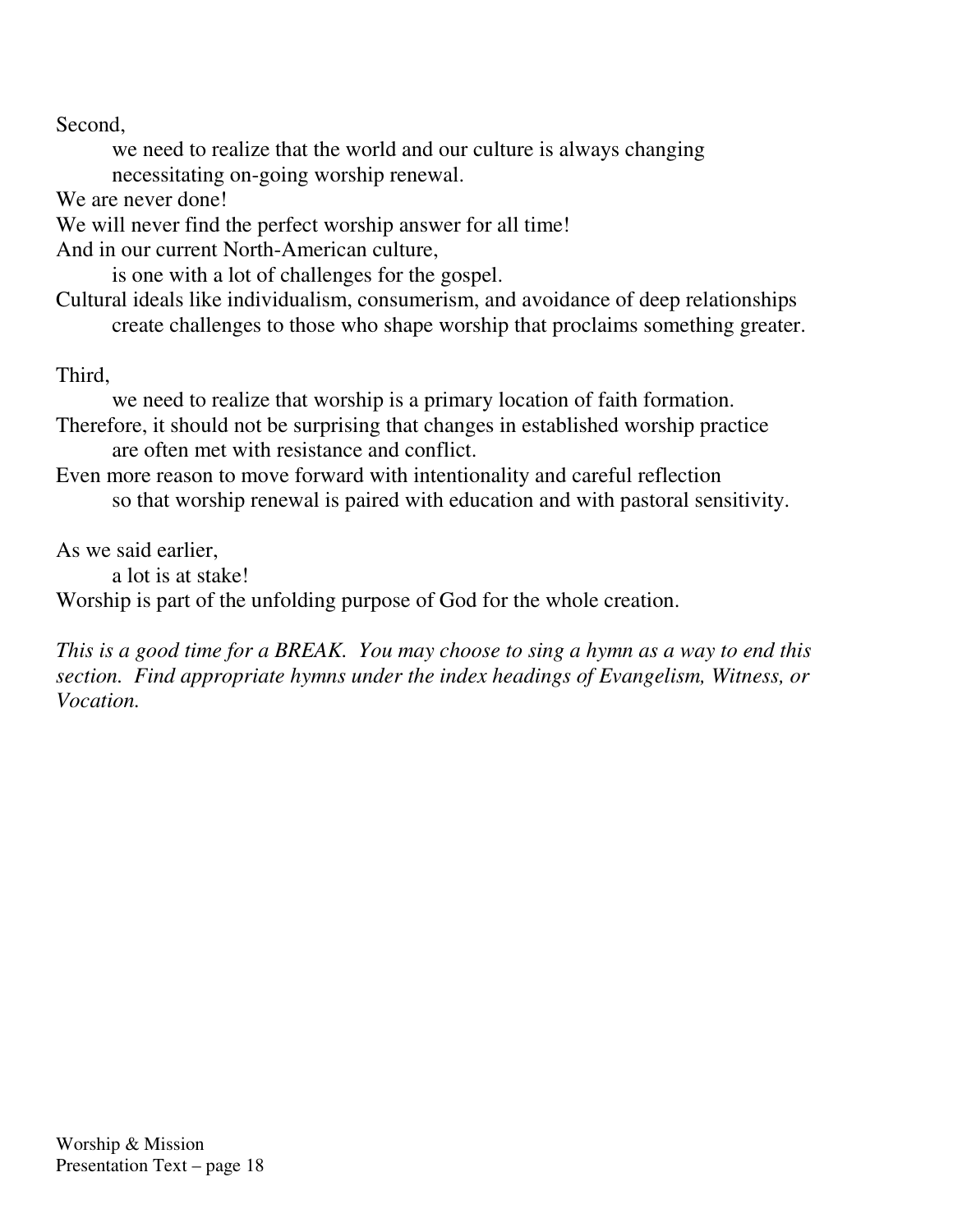## *Worship is Mission: Implications for Worship Practice*

Now we will move into actual worship practice.

What are the implications of a growing "Inside Out" approach to worship?

Before the break, we named these 5 implications.

There may be more – but this is where we will begin.

- Worship is biblical.
- Sacraments enact God's purpose in Christ for the world.
- Worship is not just about me it points beyond the self and this community.
- Participation by the whole assembly all of Christ's body is honored and valued.
- Worship is regularly renewed in order to be responsible and responsive to the world that the church is called to serve.

We will examine each of these five points in turn.

## **Worship is Biblical**

When talking about worship or mission – we cannot help but speak of the Bible. Worship is a primary location where we learn the language of faith.

We hear the stories of God's action through history.

We sing the images of the prophets and poets.

We see the symbols and art that surround us in places of worship.

Our faith is grounded and formed by the living Christ we encounter in the Bible.

In the ELCA's Book of Faith initiative,

the church has set upon the goals to

- 1 Learn together about Lutheran approaches to Scripture,
- 2 Enter fully into a conversation which is deep and broad, reaching across all ages and the many cultures that inform who are as a people of God and...
- 3 Experience more fully the power of the Word.

That third goal speaks directly to our worship life.

Worship is a primary location where we learn the language of faith.

In fact, most of the New Testament letters were written to be read publicly.

The canon of Scripture – the agreed-upon list of books in the Bible –

was formed as a kind of "approved reading list" for worship.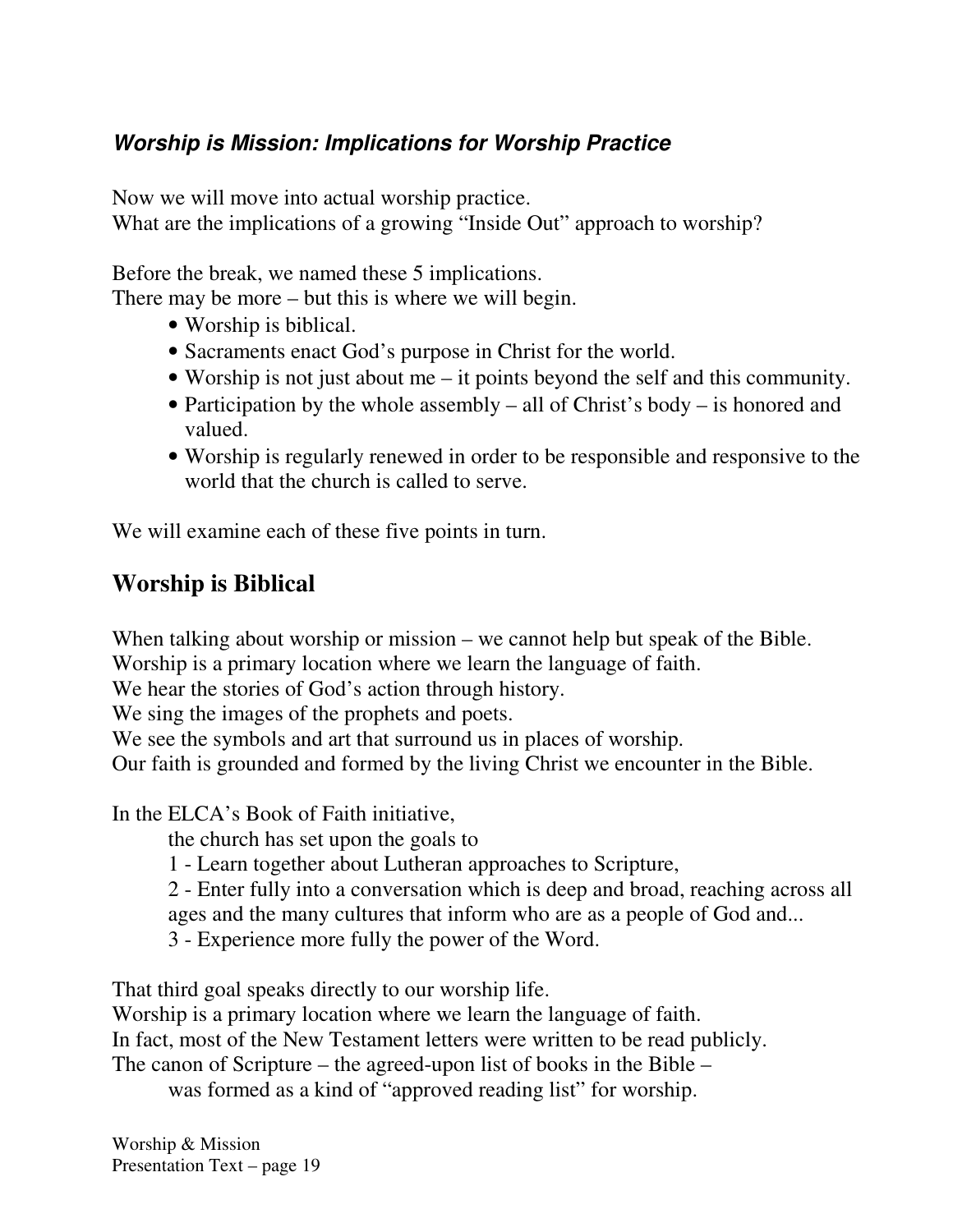But as we consider what it means to understand worship as the mission of God we recognize that we live in a culture where we cannot assume biblical literacy.

Not everyone knows what a "Prodigal" is or the story from which the word came. Many have never met our Biblical ancestors:

Abraham and Sarah, Ruth and Naomi, Saul, David and Solomon,

and so many more!

Many have no idea about Biblical symbols:

a serpent on a staff (from Moses in the desert), a protective mother hen (from the gospel of Luke), a tree of life (Revelation),…

*(ask the group for other Biblical images)*

This reality causes some to suggest that the amount of Scripture be diminished – or to limit the scriptural images and metaphors that can be used. Yet, somehow that suggests that the Bible is inaccessible.

Rather, we should be more intentional about Scripture inviting those new to the faith into the living Word of God encountered in story and image, in the Good News!

But what does that mean for our worshiping assembly?

First, it means not diminishing the amount of Scripture proclaimed. The Revised Common Lectionary, created and shared between many denominations suggests a rich feast of readings for every Sunday: Old Testament, psalm response, New Testament, and Gospel.

The Revised Common Lectionary presents lots of scripture – set side by side with sung response and preaching time to reflect and encounter the living Word. Using this kind of rich lectionary invites us deeper into the texts

noticing the trajectory of God's action through history to our own lives.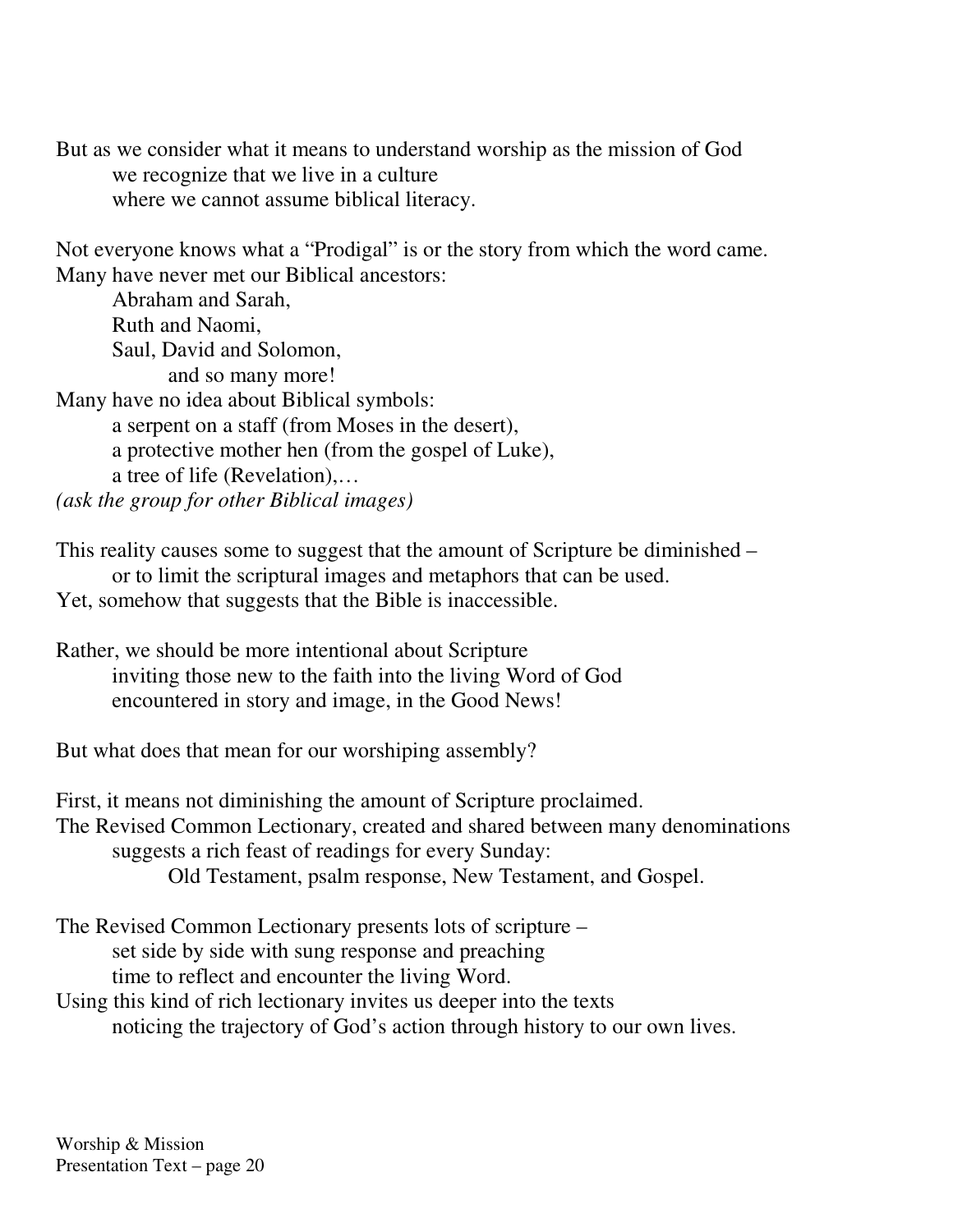Scripture should be proclaimed clearly.

Readers should be trained for their service to the assembly so that the emphasis is clearly placed on the Word.

And preaching is biblical

connecting the death and resurrection of Jesus Christ to our very real needs and hopes. Preaching presents an encounter with God's living word for our lives. Preaching offers a time when we make explicit connections between God's unfolding purpose for the world and what it has to do with me, this community and the world.

#### *Reflection/Discussion*

*Break into small groups to discuss:*

Describe the many ways the Bible shapes the worshiping assembly in your congregation. Does your congregation assume that most who enter worship are familiar with the biblical images and stories that define the worship space? (for example: windows, art, wall-hangings, paraments, etc.) In what ways can a congregation invite those new to the faith (and long-time members, too!) to learn more about how worship is shaped by Scripture?

*After a short time of discussion, gather back into the large group and encourage participants to share their ideas.*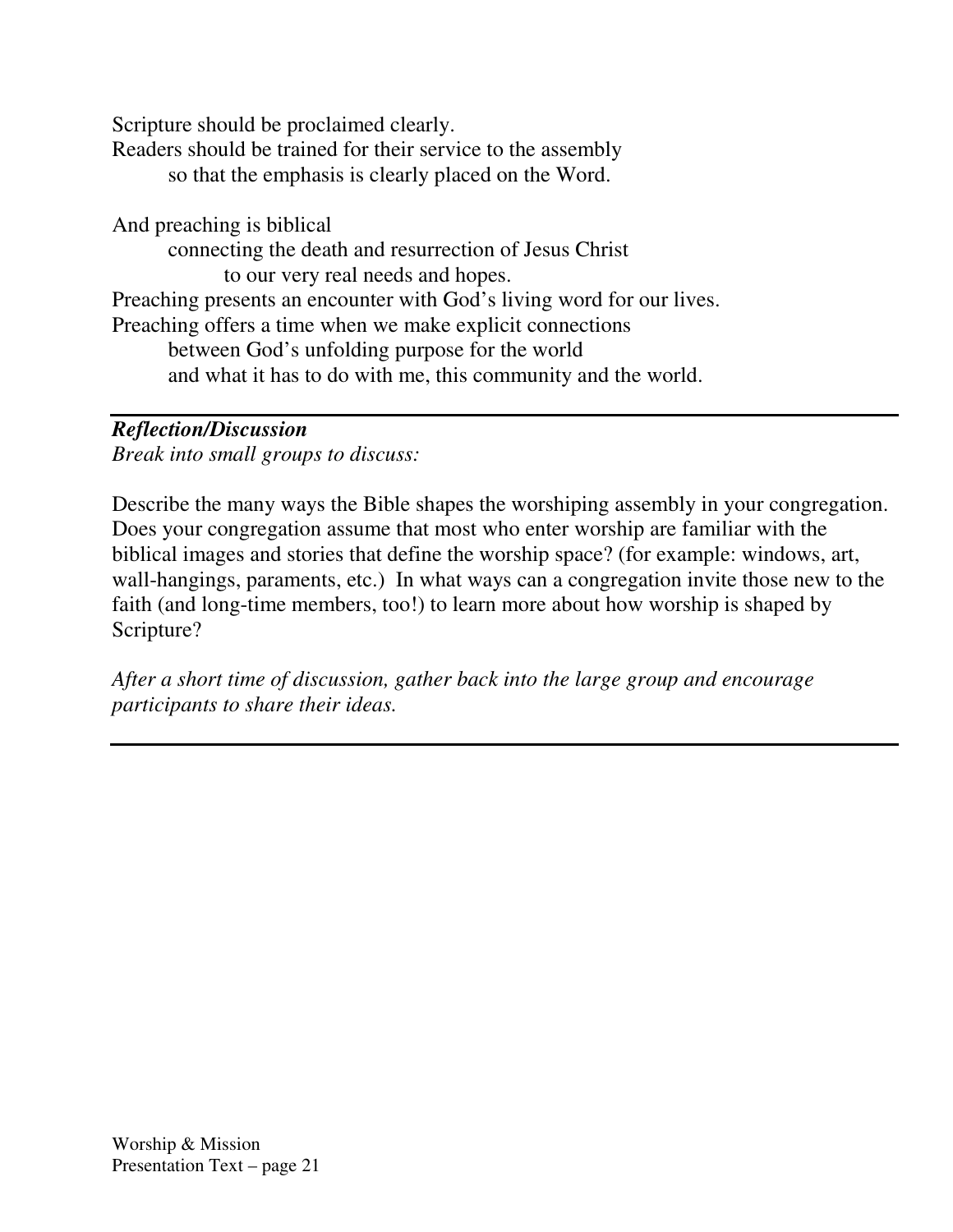#### **Sacraments enact God's purpose in Christ for the world**

For many of us, it is easy to think about the sacraments – baptism and holy communion – as solely a personal thing. In baptism, *I* am named a child of God. In communion, *I* receive the forgiveness of sins and the sustenance for my faith journey. These things are true – but not the whole story. Baptism marks us as children of God – public witnesses to the grace of God. Baptism in worship proclaims the common dignity and equality of all -- certainly part of God's unfolding purpose for creation! And baptism is a sign of the public life of the baptized as they live in the justice and peace of God. Baptism isn't a "one-time-and-done" event! Baptism begins our life of Christian vocation that enlists us in the work of God's unfolding purpose for the whole creation. Yes, baptism is about the grace of God for me – and about how my life reflects the grace of God to others. Baptism takes place in the community of faith as a public witness to God's inclusivity and as a sign to the community. It is now clear in our rite in *Evangelical Lutheran Worship* that the community has a responsibility for the care and nurture of the baptized. The assembly is now asked, "People of God, do you promise to support *names* and pray for them in their new life in Christ?" The assembly responds, "We do." The whole worshiping assembly then has a publicly spoken responsibility

to care for others who are growing in faith.

Baptism brings us into a community of care

Joined together – as the baptismal rite says –

"in giving thanks and praise to God

and bearing God's creative and redeeming word to all the world."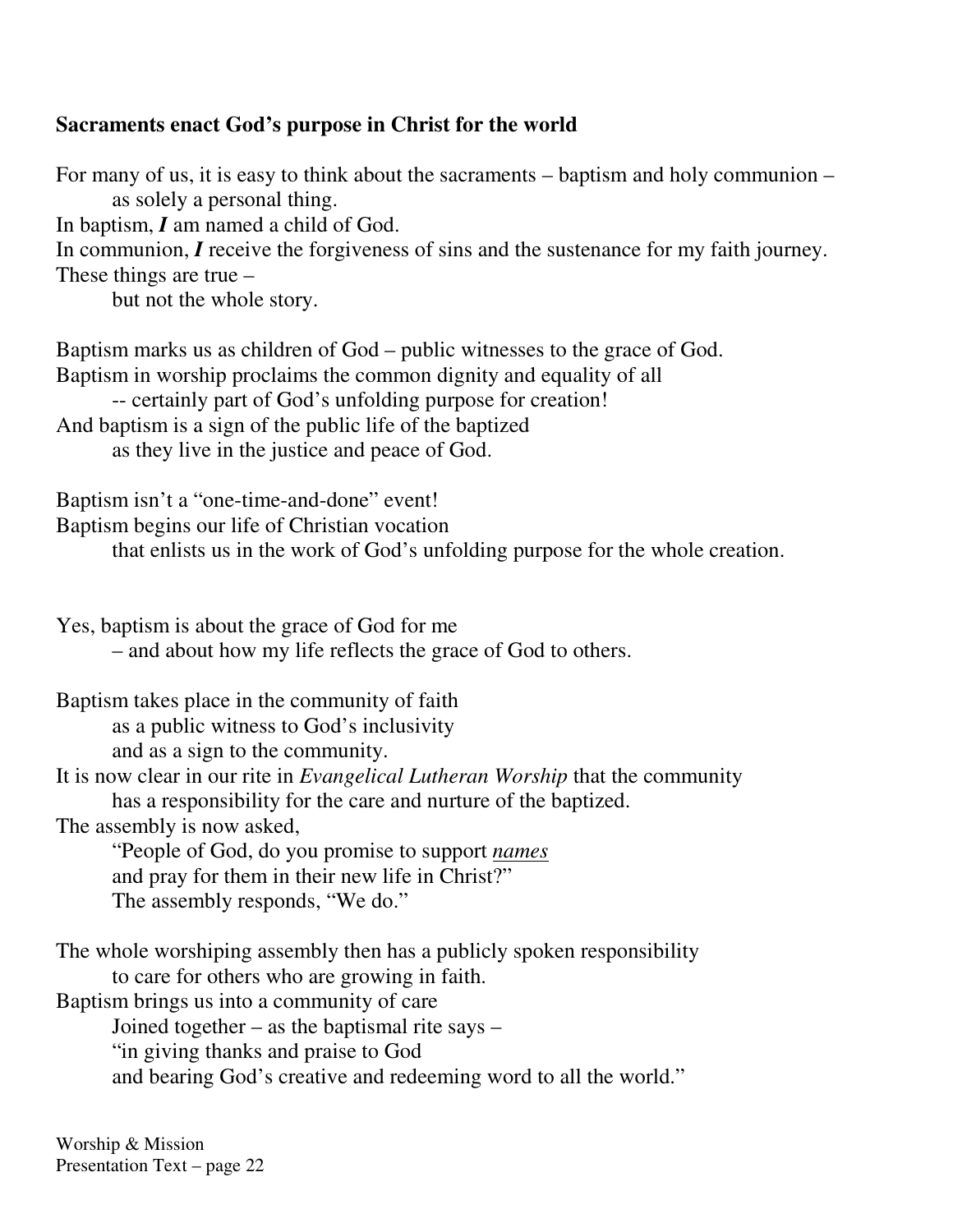Baptism is a profoundly public event.

And when we see baptism as part of God's unfolding purpose in today's world we also must expect adult converts in this day and age.

The church can no longer assume that infant baptism will be the norm. We must learn to expect adult converts –

which means also thinking about how the community shapes and supports those new to the faith.

### *Reflection/Discussion:*

*Break into small groups to discuss:*

In what ways can baptism and baptismal vocation in daily life be connected in worship? Think creatively: When? How often? Who? Milestones? All-inclusive or vocation specific?

(ex. Honoring the vocation of students at the beginning of the school year, medical professionals at on St. Luke day in October, interplay with the font at different times, connection to symbols, All Saints Sunday/funeral rituals, etc.)

How does a congregation reveal the wideness of God's mission and the expectation of adults curious about the faith, brought by the Holy Spirit, and desiring baptism?

*After a short time of discussion, gather back into the large group and encourage participants to share their ideas. On the "Resources" handout, there is a list of ELW rites and resources that provide a variety of ways for the assembly to lift up baptism and baptismal vocation in worship.*

Holy Communion is a gift to every believer a tangible taste of the feast to come. But that feast is not a table for one! Holy Communion is about the community – and beyond. We are all fed at the same table with the same food: the young, the old, the rich, the poor the powerful and the marginalized.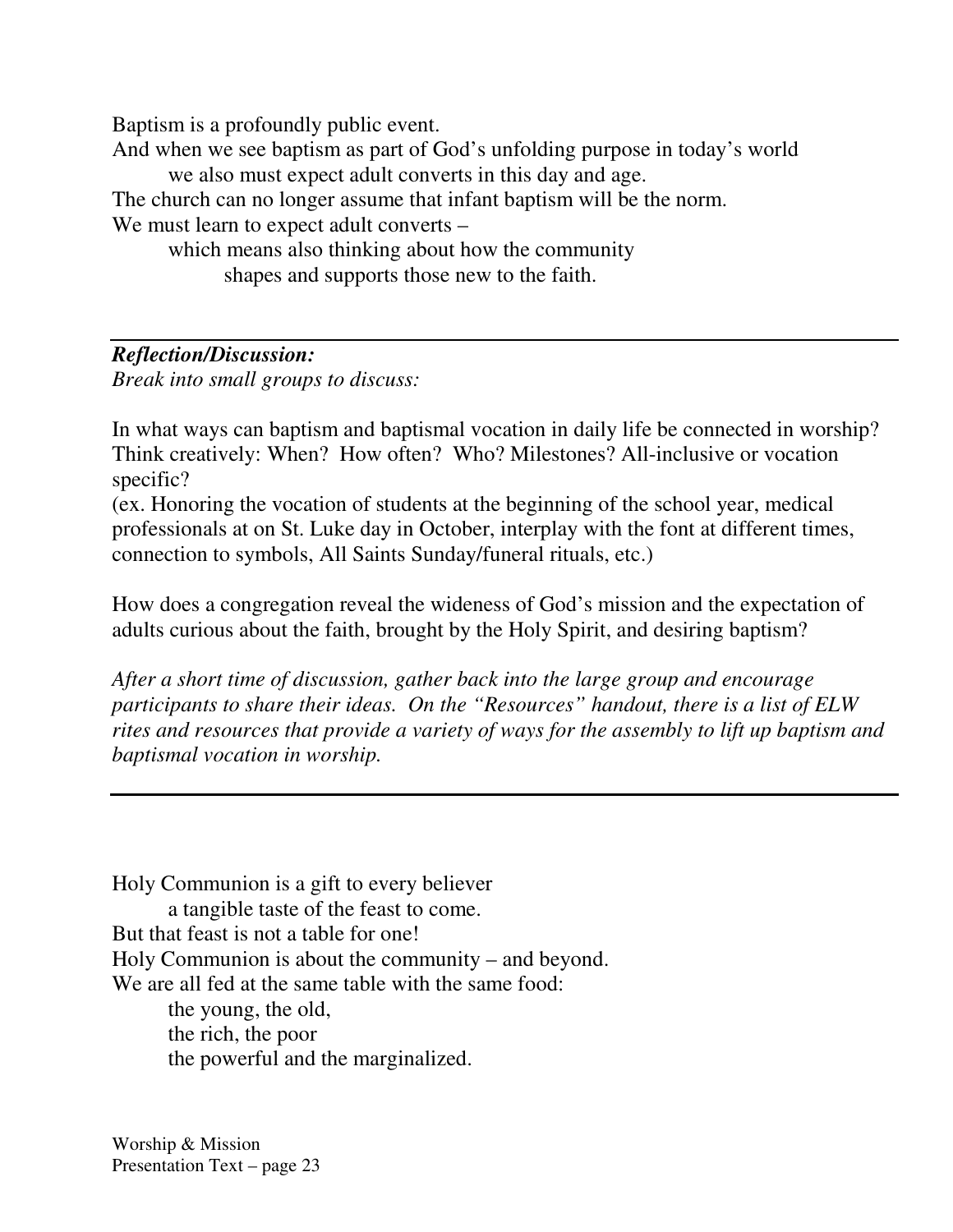As we take in the grace of God in Christ, Christ takes on our brokenness. As we receive this meal in the body of Christ we share both the grace of God and the burdens of the world – our brothers and sisters around this particular table and beyond. Holy Communion reveals God's desire for all creation to have food, shelter, clothing and community.

In worship, we are quickly sent from the table into the world. Enlivened and sustained by the meal,

we are free to respond to the hurt and hungry world in hopeful service.

Our sacrament of Holy Communion is a social image – communion and community. a profound sign of the unfolding purpose of God for the world as the table grows bigger, more diverse, and more abundant.

Holy Communion is regularly celebrated as a gift. It is a special meal - but it is not reserved only for special occasions!

As we gather the stuff for the meal, an offering is collected connecting the meal to the needs of the world.

Customs may vary about the meal from congregation to congregation, particularly about the age and circumstances for admission to the meal.

*The Use of the Means of Grace*

simply states that "Holy Communion is the meal of the baptized." (Principle 37). That is, Holy Communion and Holy Baptism

are two parts of the same action of God's grace.

*Try not to get stuck in the conversation of an open table vs. restricted access to the meal. This is an area of much discussion in some parts of the church, particularly whether those who are not baptized are welcome. The Use of the Means of Grace (Principle 37 and Application 37G) offers some discussion about the discussion to which you can refer.*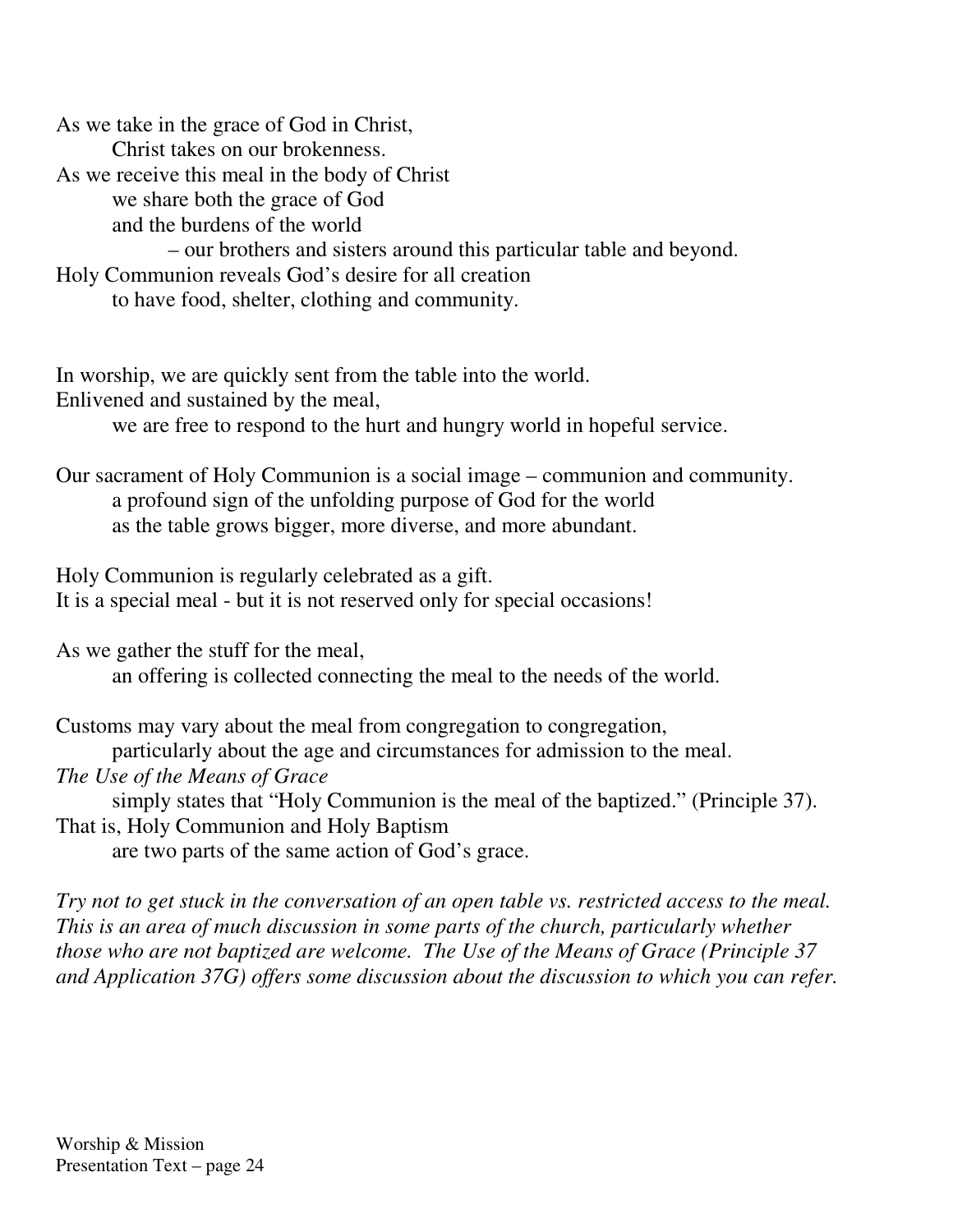*Reflection/Discussion Break into small groups to discuss:*

When Holy Communion is seen from the lens of God's unfolding purpose for the sake of the whole creation, how are you or your congregation's worship practice challenged? In what ways might worship practice reflect around Holy Communion reflect the intent of the meal for the whole world?

*After a short time of discussion, gather back into the large group and encourage participants to share their ideas.*

| Worship is not just about me, it points beyond me and this congregation.                                                                                                                                                                   |
|--------------------------------------------------------------------------------------------------------------------------------------------------------------------------------------------------------------------------------------------|
| In a culture that is profoundly individualistic,                                                                                                                                                                                           |
| it is the church's challenge                                                                                                                                                                                                               |
| to proclaim that God's unfolding purpose is about the body of Christ                                                                                                                                                                       |
| many members living together, as one.                                                                                                                                                                                                      |
| When we see worship from the lens of the missional community                                                                                                                                                                               |
| we become less self-centered and more centered on the community                                                                                                                                                                            |
| those who are in the worshiping assembly                                                                                                                                                                                                   |
| and, indeed, the whole world.                                                                                                                                                                                                              |
| It is about me $-$ but it's not all about me!                                                                                                                                                                                              |
| Therefore, discussions about worship turn away from the trap of "what I like"                                                                                                                                                              |
| and toward a conversation about the expression of the whole community.                                                                                                                                                                     |
| Even more, the congregation cannot be isolated<br>as if it is the only Christian church in the world.<br>Rather, this congregation is connected to the other congregations down the street<br>to the broader church, throughout the world. |
| The missional movement of worship is outward from self and congregation.                                                                                                                                                                   |
| I encounter the grace of God in the assembly of God's people                                                                                                                                                                               |
| And God leads us to participate to bringing that grace to the world and its                                                                                                                                                                |
| brokenness.                                                                                                                                                                                                                                |
| God's grace shown to each of us in the assembly                                                                                                                                                                                            |
| flows through us to the world in need.                                                                                                                                                                                                     |
|                                                                                                                                                                                                                                            |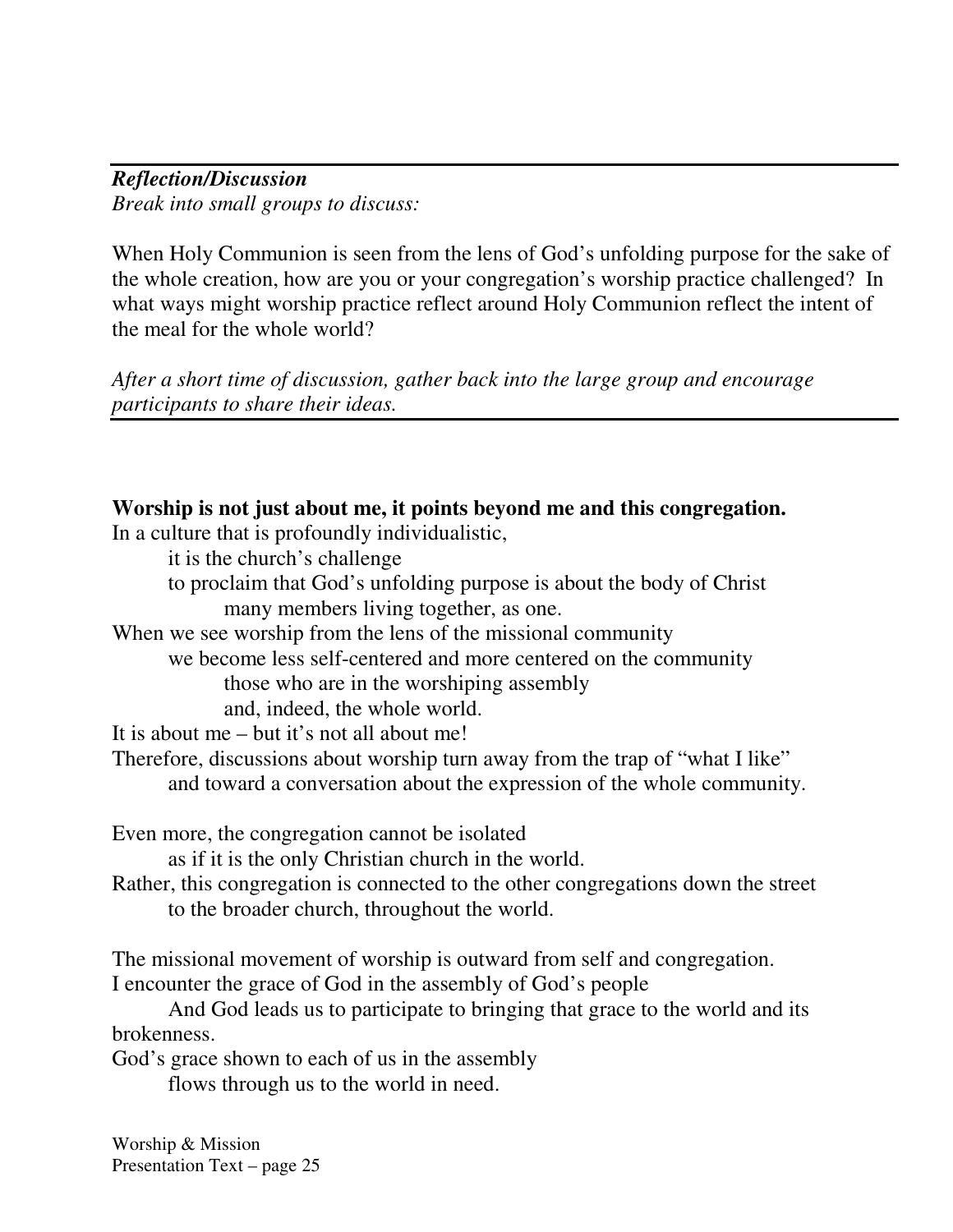When worship and mission are intertwined,

the world and all its need is fully present in worship and God is front and center as the one who transforms and brings life.

- Worship is shaped and formed recognizing that God is the primary actor and the whole community (including the person I don't like) participates in God's action.
- We are called to a difficult road of community a community not of everyone like us but a richly diverse community.
- Young and old, rich and poor, those who speak different languages -- All are welcomed by God.
- What does this look like in worship words and actions?
	- Confession includes confession on behalf of the world, not just my personal sin. Prayers include the needs of the whole world and personal concerns. The prayer of thanksgiving at the table includes the sweep of God's saving activity
		- from creation through to the consummation of all things.
		- We commune frequently for our own sake and for the sake of the world. The time of sending at the end of service connects to whole mission of the church.

The church's ministries are present in worship.

Collections are gathered for those in need.

The sacrament is sent to members of the community

who can't be physically present.

- People and collections are blessed and sent out from worship to mission.
- Announcements are made that make the connection between worship and ministry.

Worship is planned not by one dominant group –

but by representatives that reflect the diversity of the community.

Worship in one congregation is connected to the larger body of Christ through common prayers, actions, biblical readings and creeds.

The larger body of Christ is present in the congregation

through the use of music from other cultures,

prayer for other communities, and more.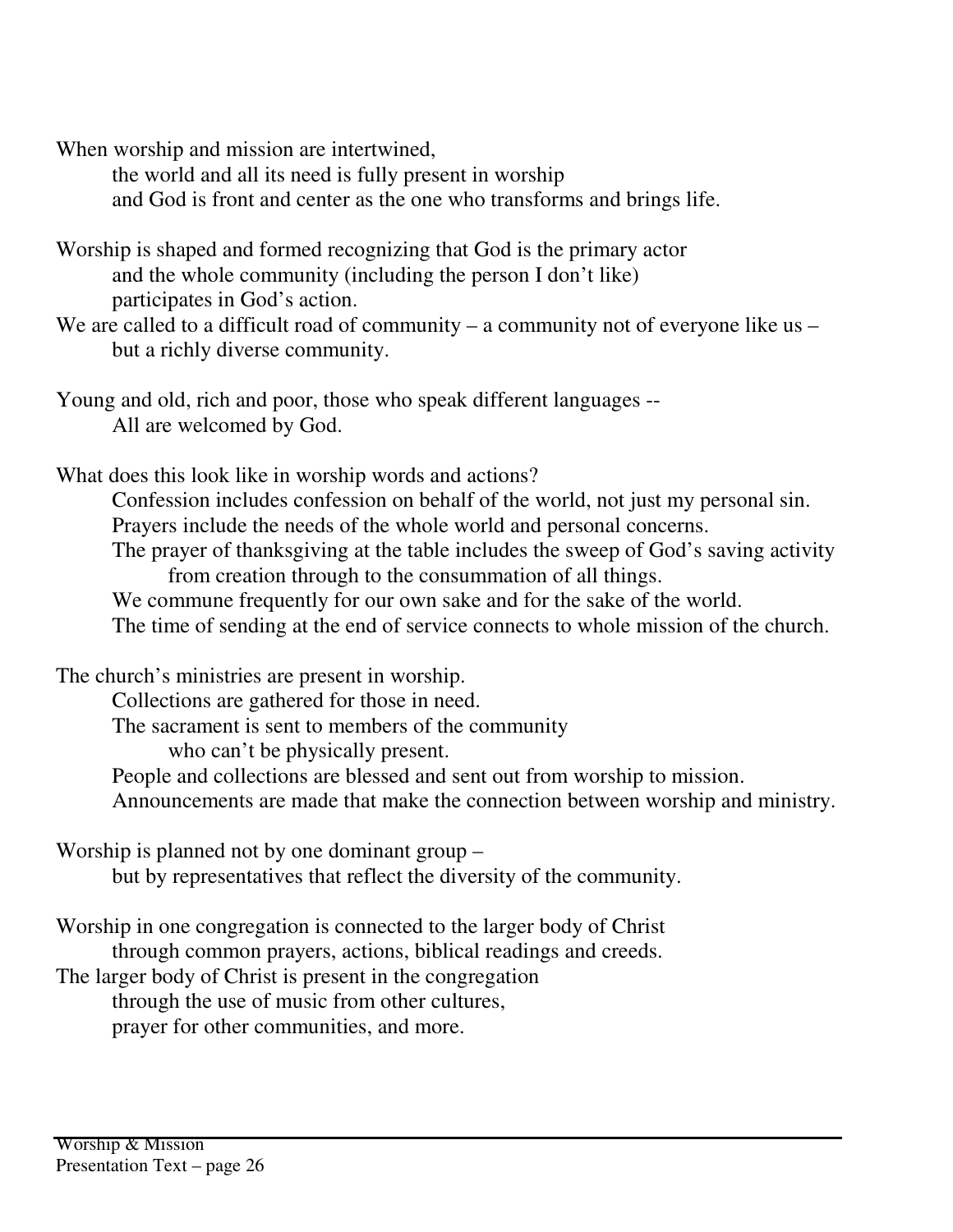This is just the beginning. In your small groups, let's think further about how Inside Out worship is not just about the individual but about the community within and outside the congregation.

#### *Reflection/Discussion:*

*Break into small groups to discuss the following questions. You may choose to prepare handouts that include these questions for each group.*

How many ways does worship in your assembly point out of the assembly in formal and informal action? (for example: bringing food pantry donations forward to the altar, sending out a work-camp group from worship, etc.)

How do you (or anyone in the assembly) know that you are a necessary part of the assembly in practice? (for example: singing together, greeting one another, spoken responses, receiving the meal, etc.)

*After the groups have had a chance to discuss these two questions, bring them back together in the large group and invite people to share their ideas.*

#### **Participation**

When we approach worship with an "Inside Out" view, we are challenged to see how the full body of Christ – inside and outside the church are valued and honored.

This leads our worship practice to move toward greater participation of the community and recognition of the presence of Christ in every one.

The presiding minister, as a representative of the greater church, speaks on behalf of the church of Christ.

Often the prayers spoken by the presiding minister are the same prayers prayed by other congregations that same Sunday: for example, the prayer of the day and the prayer of thanksgiving at the table.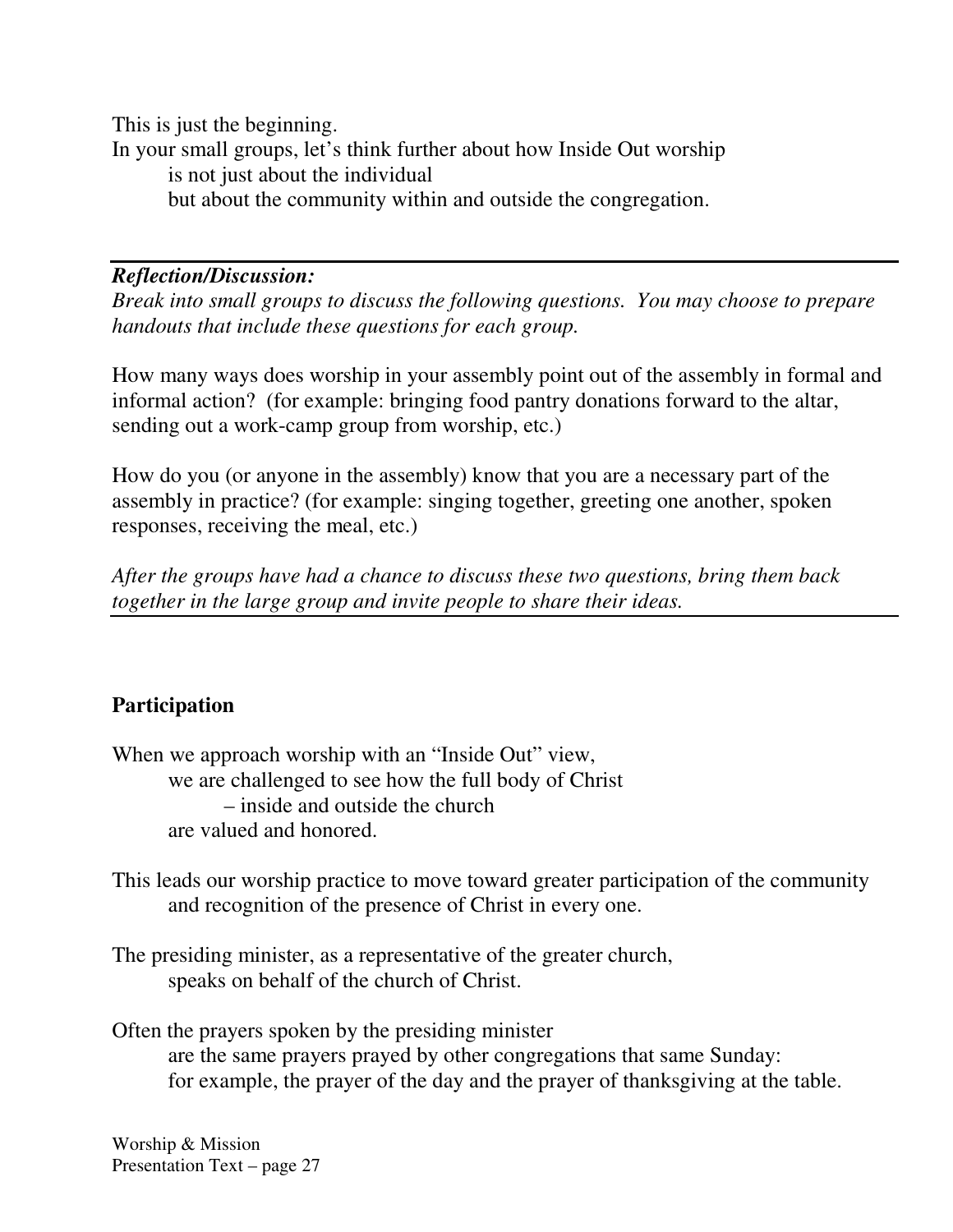A lay assisting minister speaks on behalf of the assembly,

giving voice to the prayers of the community, in particular.

A reader of the Bible comes from the assembly

placing the word of God in the voice of many within the community over time.

Other worship assistants serve the community with care for the worship space and preparations for the community's worship.

The members of the assembly all have a role.

Everyone is necessary for worship

in recognition that God called the community together.

Everyone is invited to give voice to the proclamation of the good news

with words spoken together,

songs sung in praise together with the community,

assent to the prayers in the "Amen,"

responses to prayers,

gestures of Christ's peace offered to others,

and more!

But sometimes it can be a challenge to really see that everyone has a role in the worshiping community. Children are seen as those who can teach the community something about spontaneity and joy rather than being seen as a distraction. Newcomers - even those who don't look like or talk like the community – are welcomed as the presence of Christ – not as strangers. You see, when worship is the mission of God,

the world and the church are not two separate places.

They are intimately intertwined.

When someone new is drawn toward the worshiping assembly it is not just to receive but also to give.

When we understand that God in Christ by the Holy Spirit is living and active in the world as well as the church, those who take part in the community of Christ begin on a fresh journey together.

God is living and active through the church – yes!

And that church interacts with God who is already in the world.

What does this mean?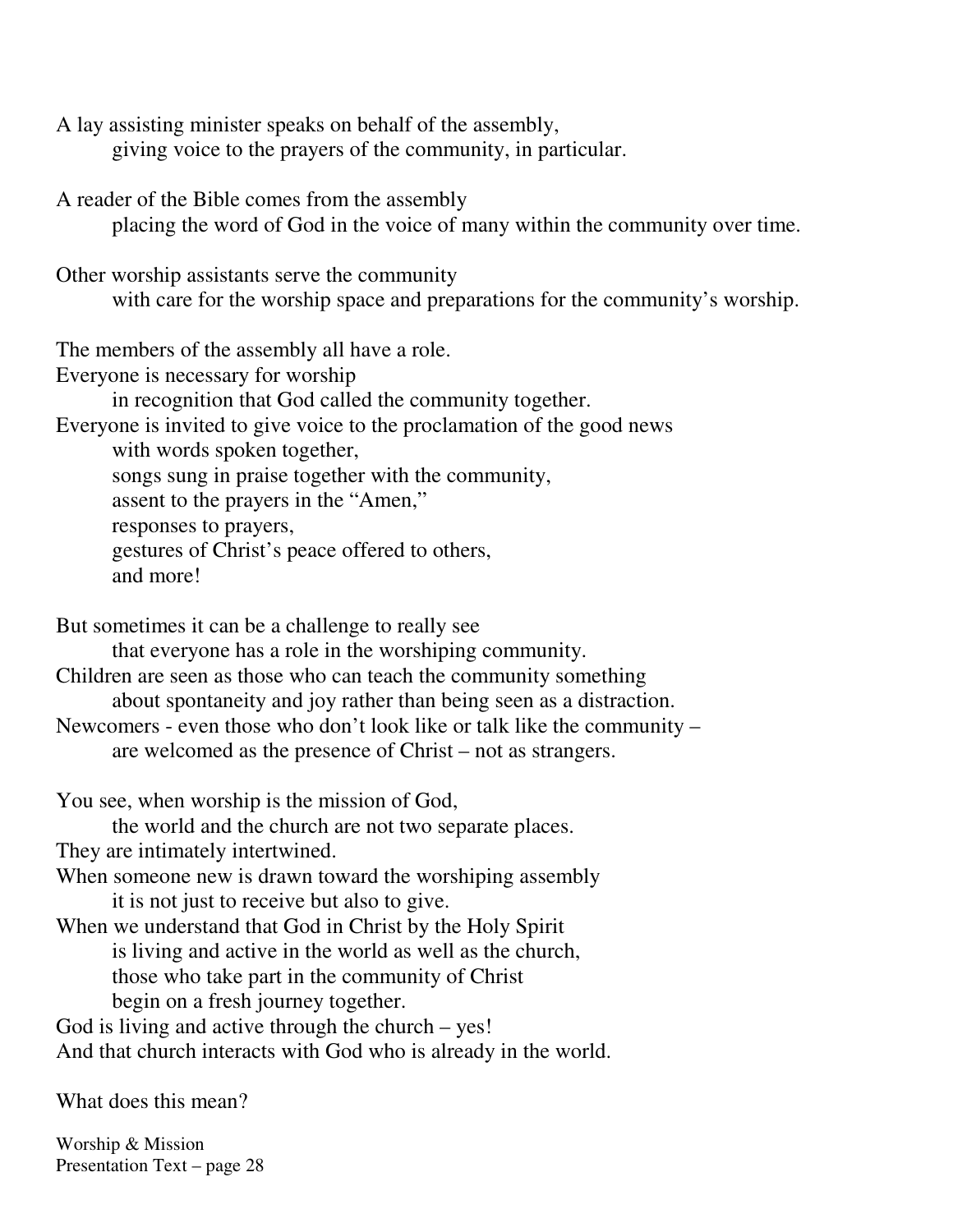The church shifts focus away from making "members" just like us – to journeying together as disciples all with more to learn all with gifts to share all to reflect the light of Christ.

And because we are human and sinfully self-centered,

it takes intentionality to be together on our shared journey.

The community cares for each other

– anticipating needs and being intentionally inclusive.

That is, it is not the assigned task of some – but the community call to everyone.

And the ministry of each and every baptized Christian flows through worship. Strengthened by encountering the presence of God in worship we are all sent out to be the body of Christ in the world.

An "Inside Out" approach to worship suggest that

at different times, in different seasons,

various ministries of the congregation

– and the vocations of the baptized outside the ministries of the congregation – may be prayed for and blessed.

Again, announcements made connect the ministry of the church as the mission of God flows out of worship.

### *Reflection/Discussion*

*Break into small groups to discuss:*

How many ways does the whole community, gathered by the Holy Spirit, participate in worship in your congregation? How is this participation honored and noticed? Where might you grow?

*After a short time of discussion, gather back into the large group and encourage participants to share their ideas.*

## **Worship is responsive and responsible to the world**

Worship is Responsible and Responsive to the world that the church is called to serve.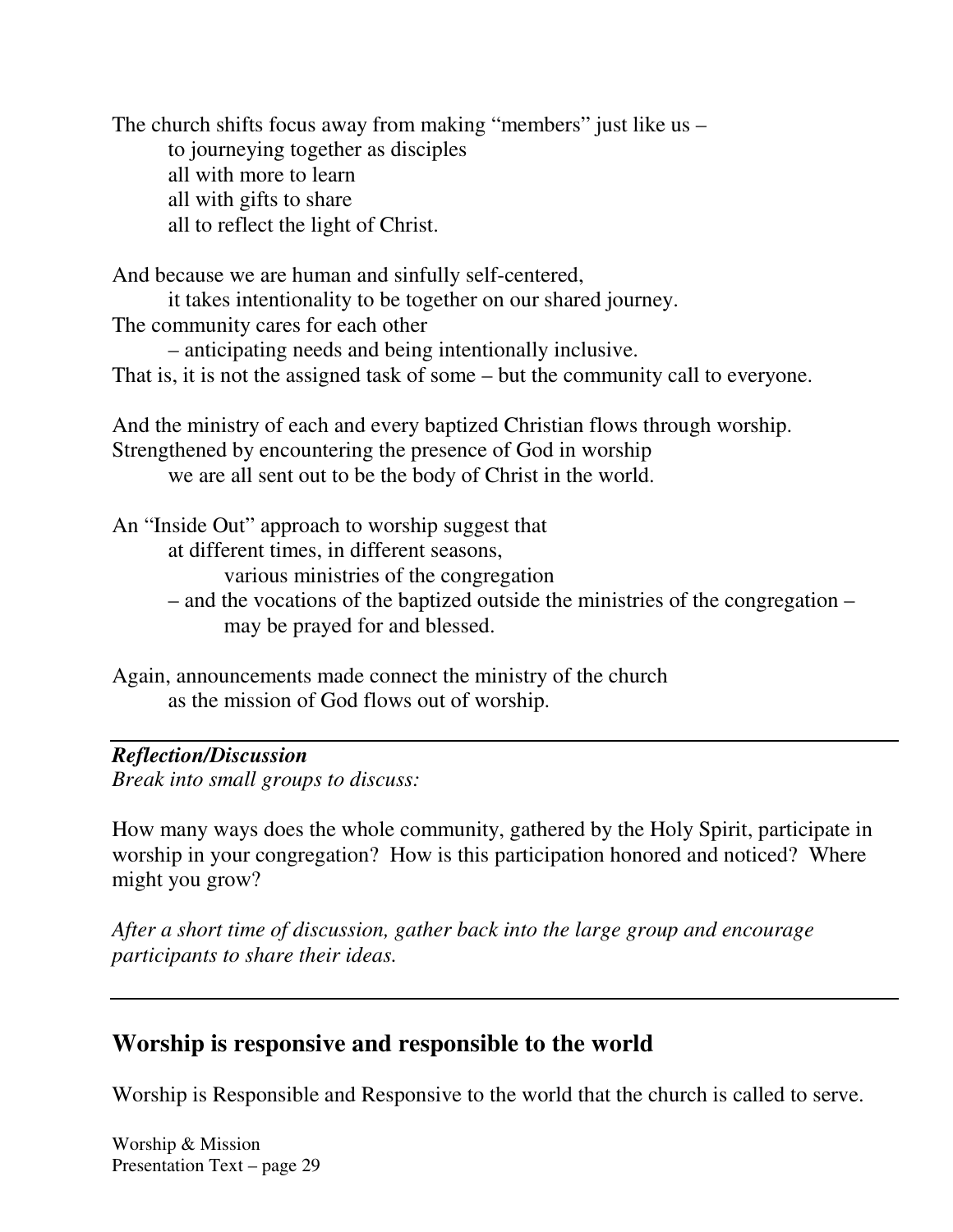Worship is part of the unfolding purpose of God for the sake of the whole world... an ever changing world.

Culture changes:

communication styles change, prevailing music genres change, attitudes and values shift.

Some of these changes are in sync with the gospel.

For example, a radical sense of open accessibility to things

shaped, in part, by the internet,

might appeal to a Christian sense of accessibility to the grace of God by all.

But other changes are a challenge to the gospel:

For example,

a culture of consumerism leads radical imbalances of power based on resources challenges the gospel sense that a person's worth is determined by means of God's love not human accomplishment.

Worship as mission is both timely and timeless.

The Gospel of Jesus Christ does not change

but the world into which it lives and is proclaimed does change.

So how do we manage this relationship between worship and the world in ways that are both responsive to the world and responsible in the proclamation of the word and administration of the sacrament?

The Lutheran World Federation took up this question in the 1990's. Their work culminated in a document called,

"The Nairobi Statement on Worship and Culture"

completed in 1996 at the meeting in Nairobi, Kenya.

*This statement is available for download on-line via the link on the resource list.*

It suggests that worship relates to culture in four ways:

Worship is: Trans-cultural, Contextual, Countercultural, and Cross cultural. These four categories offer a helpful framework for examining our worship. Let's briefly examine each of them.

## **Worship is trans-cultural.**

That is, there are elements of worship that are shared by Christian communities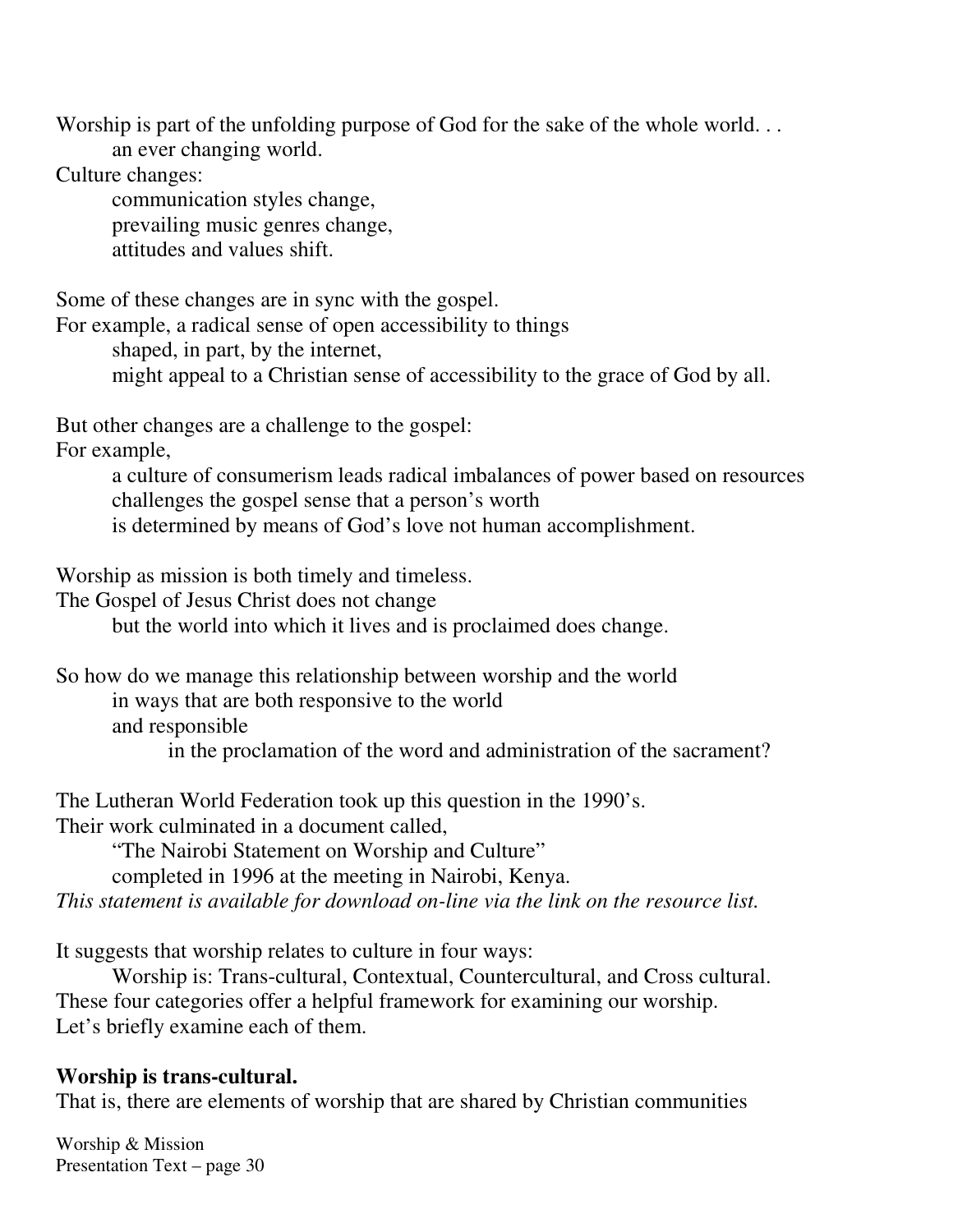across time and space.

The assembly is gathered, hears the Word of God, shares a meal and is sent in mission. The Bible is read.

There is prayer, particularly the Lord's prayer.

Although our practices around these things differ from place to place,

they are signs of the unity of the Gospel.

If these things were not there –

You would be at a different event than Christian worship.

We all have different dividing lines between what is deemed essential and what is not.

*Ask, what other things may be trans-cultural elements of worship? Challenge participants who will reveal biases toward what must be included in worship (i.e. Holy Communion, Holy Baptism, singing (but not the type of song), confession and forgiveness as a necessity before Holy Communion, etc.)*

#### **Worship is also contextual.**

That is, God is encountered in all the cultures of the world. And those cultures are used to proclaim the Gospel in a particular time and place.

Think of it this way,

if you were planning worship in a community in which French was the primary language,

in what language would the Bible be read? *(Hopefully, people will say French!)*

Some things in worship are cultural elements re-defined in terms of the Gospel. For example, the white robe received after baptism

has its roots in the initiation rites of ancient mystery religions.

Only the church gave the action new meaning

as putting on the light of Christ.

Other things in worship are shaped by culture.

For example,

the way people pass the peace of Christ in worship

depends on the cultural ways of greeting one another outside of worship. If the culture is modest about touching preferring a bow or a nod,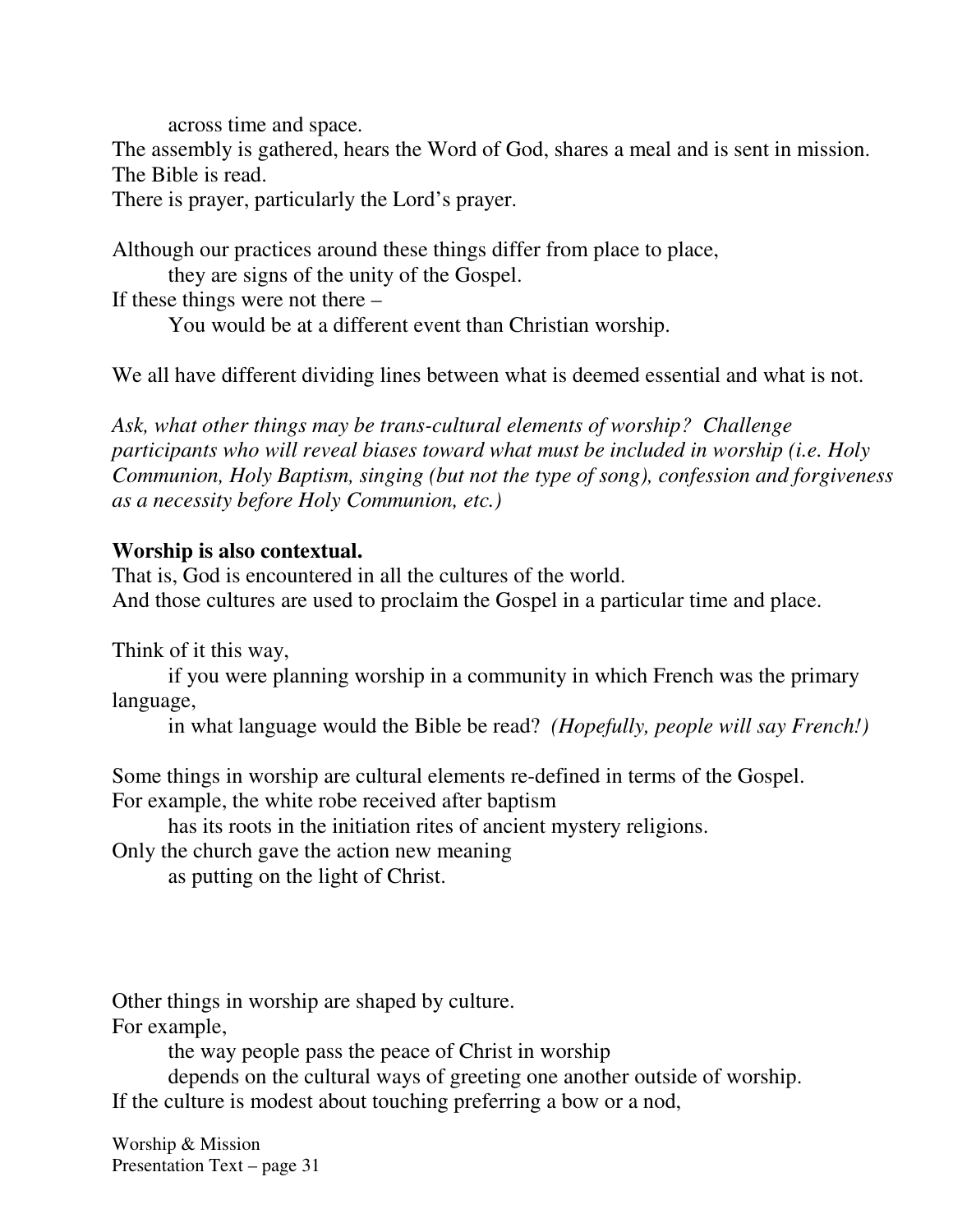then passing the peace may be very similar.

Think of how distracting it would be from the intent of the gesture

if you went for a full-on hug, ignoring the restraint of the culture!

Contextualization is a balancing act

that keeps the essential parts of worship intact

while making them recognizable and meaningful in a particular time and place. If you want to explore this more,

the worship office has prepared a module titled, "Freedom and Flexibility" that explores this tension in great depth.

For now, we simply recognize

that this is an important place for renewal in the congregation especially in our 20 year old denomination and our years-old congregations.

Maintaining the renewal of worship is an on-going task that requires

much intentionality and perseverance.

As we discussed before,

worship is a primary location of faith formation.

We must honor the practice that has formed the generations older than us while also renewing according to the changing world.

Changes in worship practice – even good contextualization –

can create conflict and unintended feelings of judgment.

Maintaining the tension for the sake of the whole community is a challenge.

*Reflection/Discussion Break into small groups to discuss:*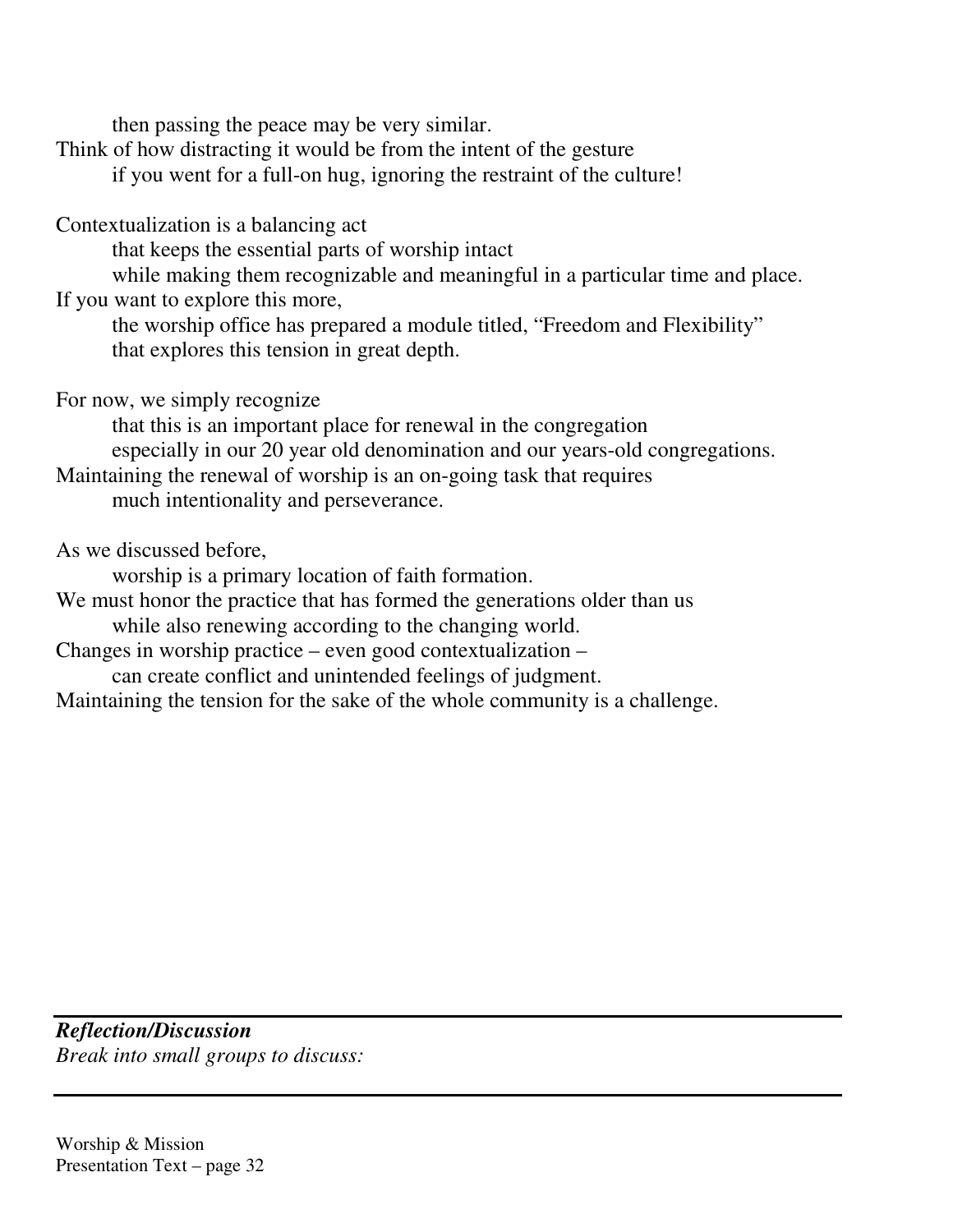Imagine that your discernment for worship renewal suggests a change in a congregation's established worship practice. Say, for example, a congregation has, for years, sung "O Come, O Come Emmanuel" in its ritual of lighting the Advent wreath. Your discernment about the context of ministry suggests changing the practice, singing a more contemporary song of anticipation and hope. How would you go about introducing this change? Why? How would you communicate the core meaning behind the worship practice rather than the focus on the song? How would you continue to listen to the community and love them through this point of renewal?

*After a short time of discussion, gather back into the large group and encourage participants to share their ideas. There are no right answers in this discussion time. Rather, the point is to examine a pastoral approach in worship renewal.*

#### **Worship is also counter-cultural.**

There are some things in culture that are sinful, dehumanizing and contradictory to the values of the Gospel.

Name some*…(allow participants to come up with things from their experience. For example, consumerism was already mentioned, individualism, sexual exploitation, class systems, isolation of cultural groups, etc.)*

We can be both resistant to these things in our worship practice. And we can even intentionally counter-act them.

For example,

the profoundly inclusive image of the body of Christ

that can say to no other member that it is not important,

challenges the worshiping community to be inclusive

in ways that are not regularly practiced in the rest of culture.

You can't "un-friend" a fellow member of the body of Christ!

Another counter-cultural practice may be as simple as time for silent meditation. In our noisy and fast-paced culture,

most of us spend very little time in silence or not multi-tasking.

Yet, it is a discipline that allows us to listen for God

as Samuel did – in the voice of sheer silence.

#### **Finally, worship is cross-cultural.**

That is, Jesus came to be the savior of all people.

And in the whole Christian church, Christ is manifest in many different ways culturally and denominationally.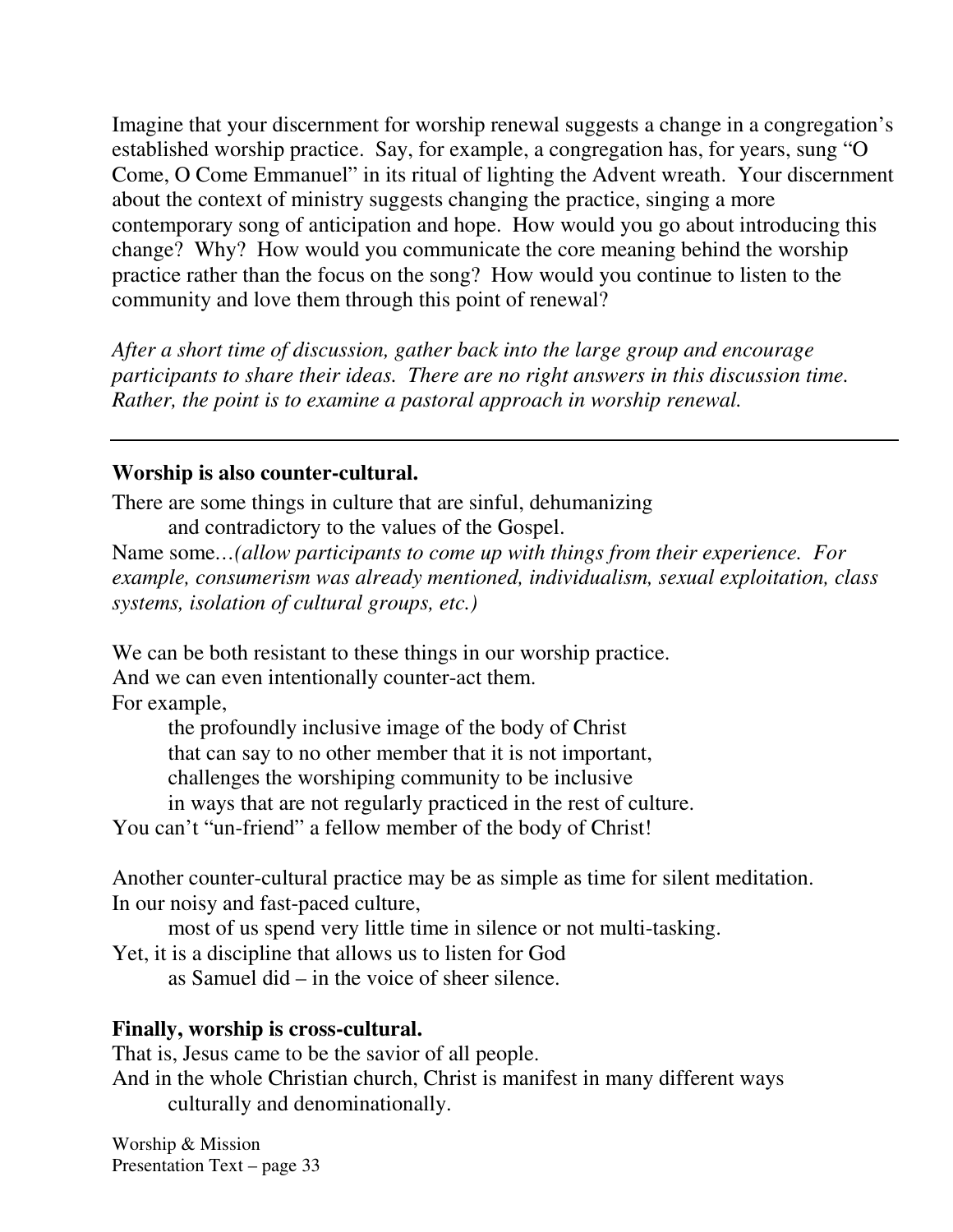The music and art for use in worship in different cultures is gift to us. The prayers from other Christian denomination support our prayer. The spiritual expressions of the young can reveal something new to the very old.

The cross-cultural nature of worship helps us to see the gospel in a broader way. It invites us to love people different from ourselves.

Yet care should be taken that these cross-cultural expressions of worship are understood and respected

– not plundered for our own selfish use or used as entertainment.

Whenever possible, these cross-cultural expressions

are based in relationship, mutual respect,

and accompaniment in the journey of a shared faith.

The ELCA's commitment to this cross-cultural aspect of worship is clear in our newest worship resource, *Evangelical Lutheran Worship*. ELW includes a large portion of music from all over the world

and prayers from a variety of Christian denominations.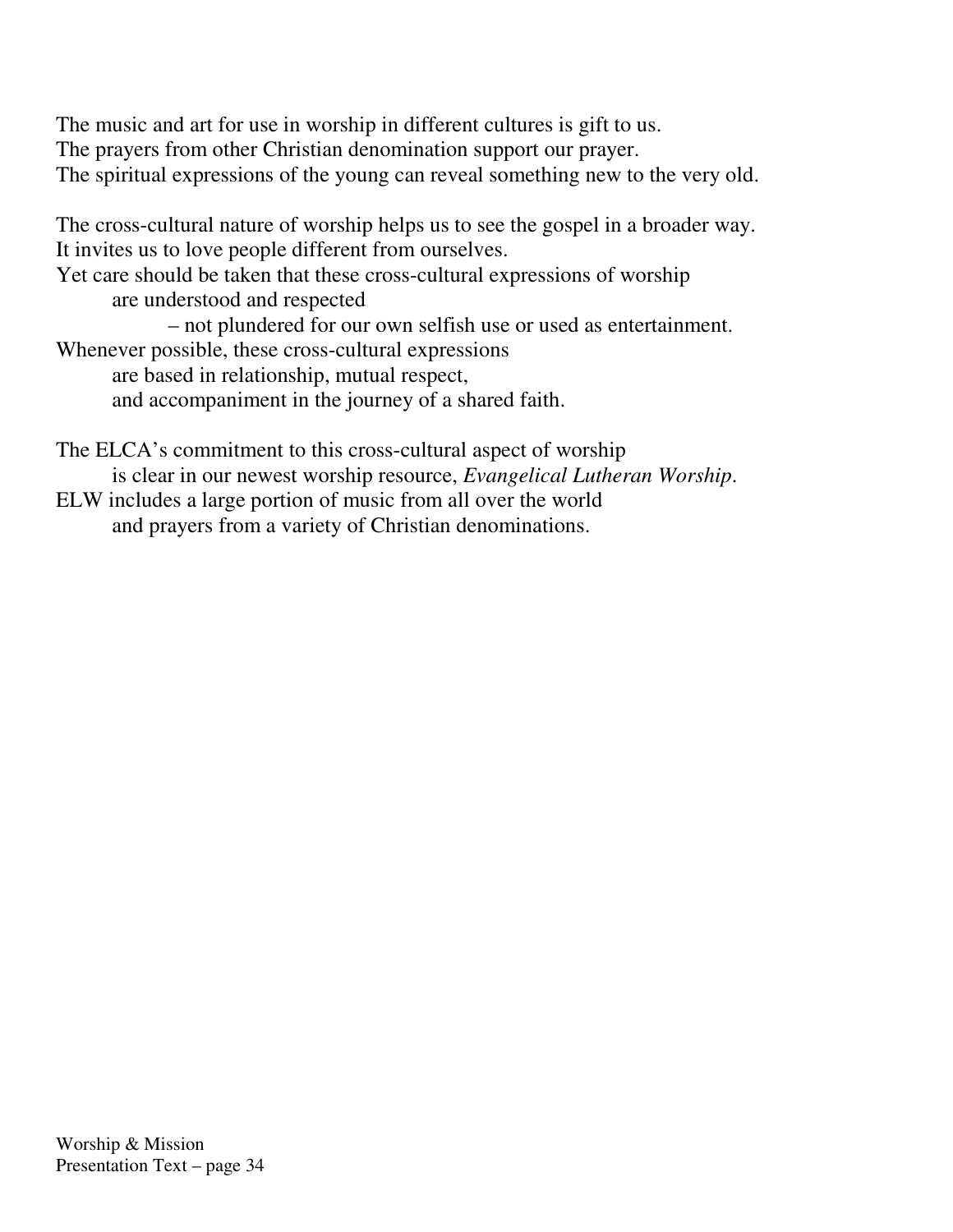## **Conclusion**

Worship is the mission of God. It is part of the unfolding purpose of God for the sake of the whole world. Understanding worship as the mission of God has implications for our worship practice in every congregation. I hope that this time today helps you and your congregation to be more intentional about the relationship between worship and mission. I hope that you have some ideas about how worship in your community might be renewed and strengthened for the sake of the formation of faith. I hope you will continue the conversation and proceed pastorally and humbly,

keeping in mind that God is the primary actor in worship – and in our lives of faith.

God continues to work light and life into our broken lives. And God continues to use us – our gifts, our congregations, our worship practices to reveal grace, life and hope.

*At the end, allow time for discussion with the group if you have time and are comfortable leading it. You do not need to be able to answer any question that arises. Rather, questions may be directed to the whole group.*

*Close with prayer and song.*

*©* 2010 Evangelical Lutheran Church in America. All rights reserved. Permission is granted to reproduce this document for local use. The copyright notice should appear on all copies.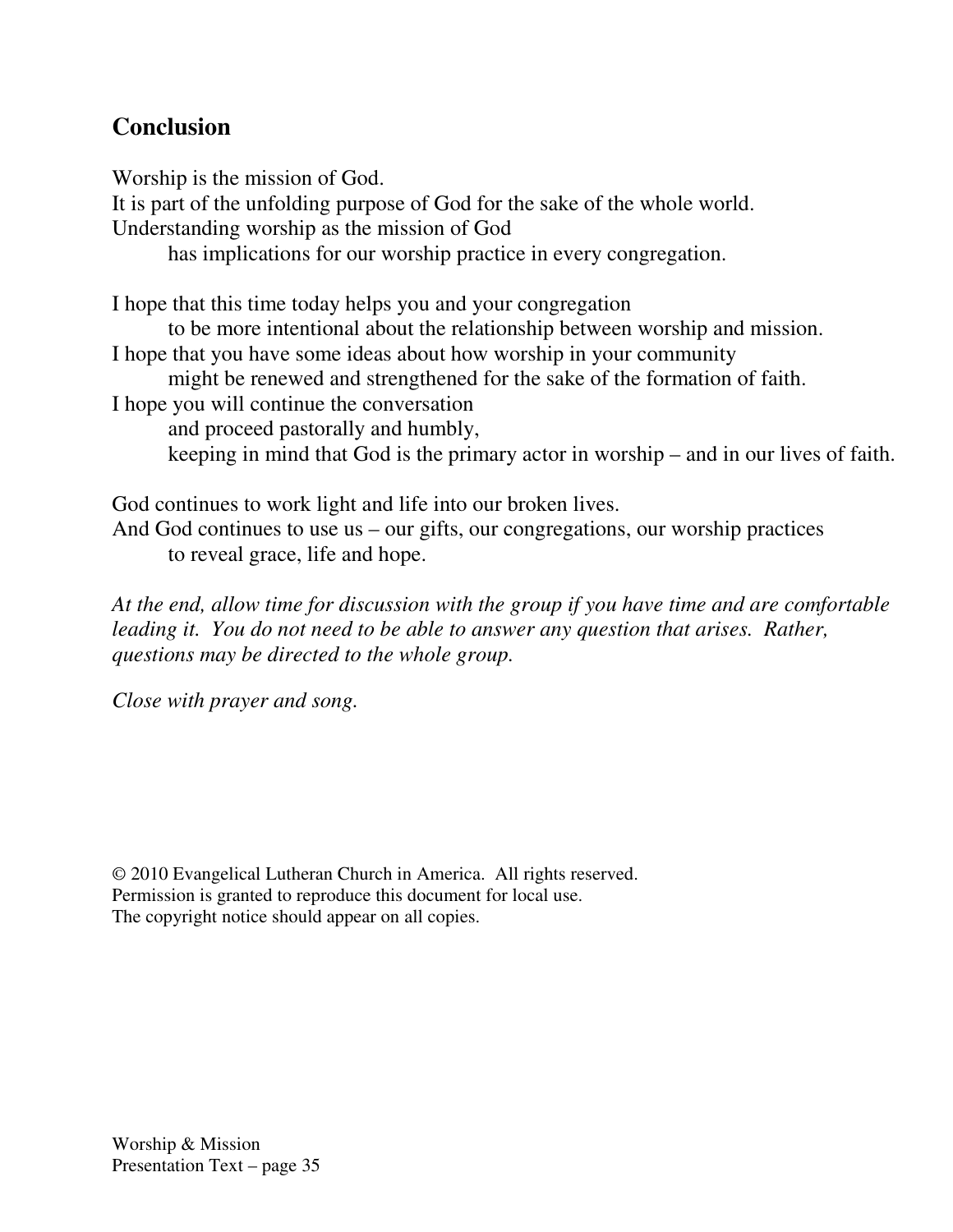# Note Taking Outline

What is Mission?

What is Worship?

Worship and mission related and intertwined "Inside AND Out"

"Outside In"

"Inside Out"

Implications of an approach to worship as mission Worship is biblical.

> Sacraments enact God's purpose in Christ for the world. Holy Baptism

> > Holy Communion

Worship is not just about me

Worship is responsible and responsive to the world Trans-Cultural **Contextual** Counter-Cultural Cross-Cultural